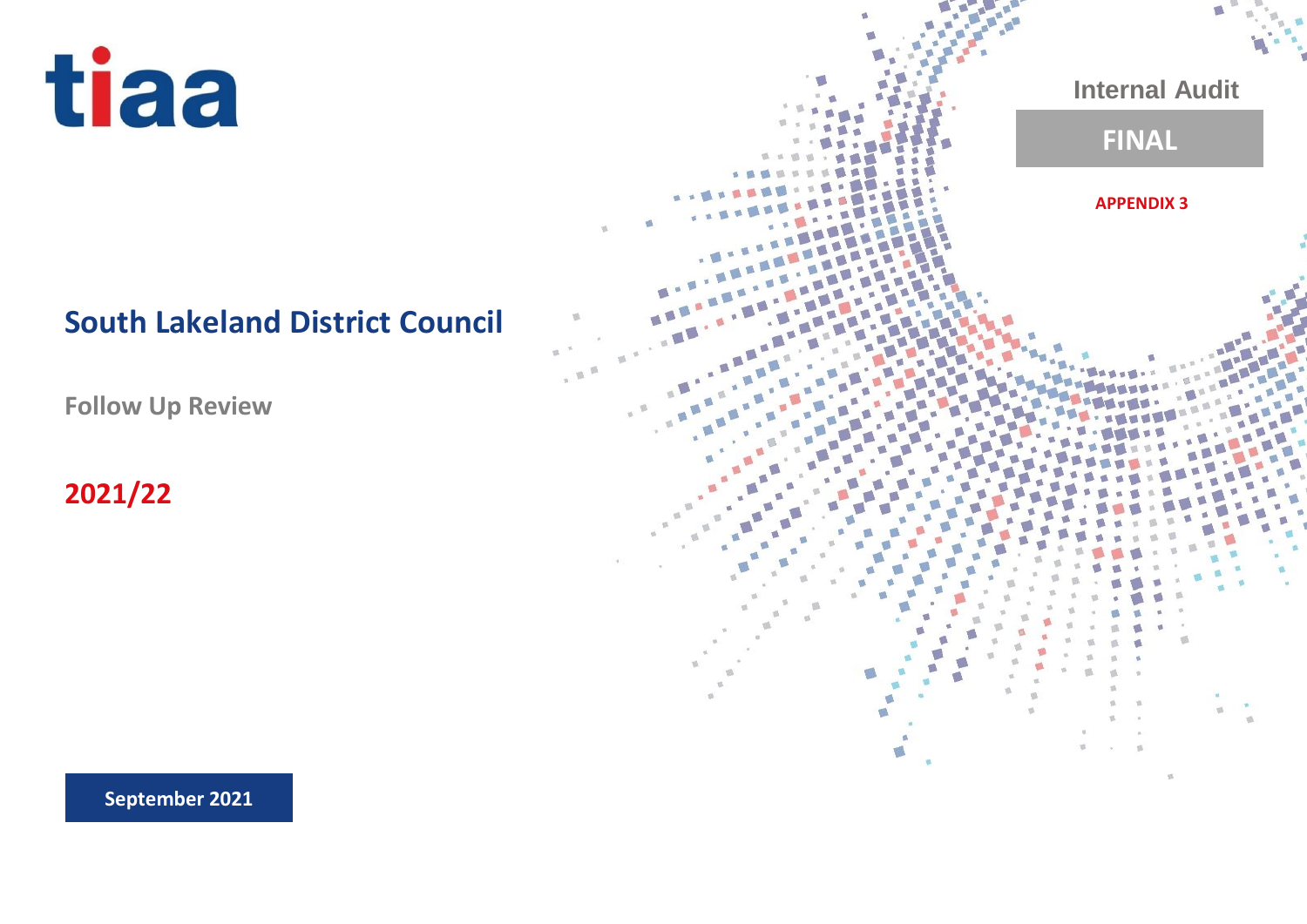

### **Executive Summary**

#### **Introduction**

1. This follow up review by TIAA established the management action that has been taken in respect of the recommendations arising from the internal audit reviews listed below at South Lakeland District Council. The review was carried out in September 2021.

| <b>Review</b>                                     | Year    | <b>Date Presented to Audit Committee</b> |
|---------------------------------------------------|---------|------------------------------------------|
| Follow-up $-$ July 2021                           | 2021/22 | 29/07/2021                               |
| Corporate Governance - Compliance with Local Code | 2020/21 | 29/07/2021                               |
| <b>Asset Management</b>                           | 2020/21 | 29/07/2021                               |

### **Key Findings & Action Points**

2. The follow up review considered whether the management action taken addresses the control issues that gave rise to the recommendations. The implementation of these recommendations can only provide reasonable and not absolute assurance against misstatement or loss. From the work carried out the following evaluations of the progress of the management actions taken to date have been identified.

| <b>Evaluation</b>                     | <b>Number of Recommendations</b> |
|---------------------------------------|----------------------------------|
| Implemented                           | 13                               |
| <b>Outstanding</b>                    | 33                               |
| <b>Considered but not Implemented</b> |                                  |
| <b>Not Implemented</b>                | 1                                |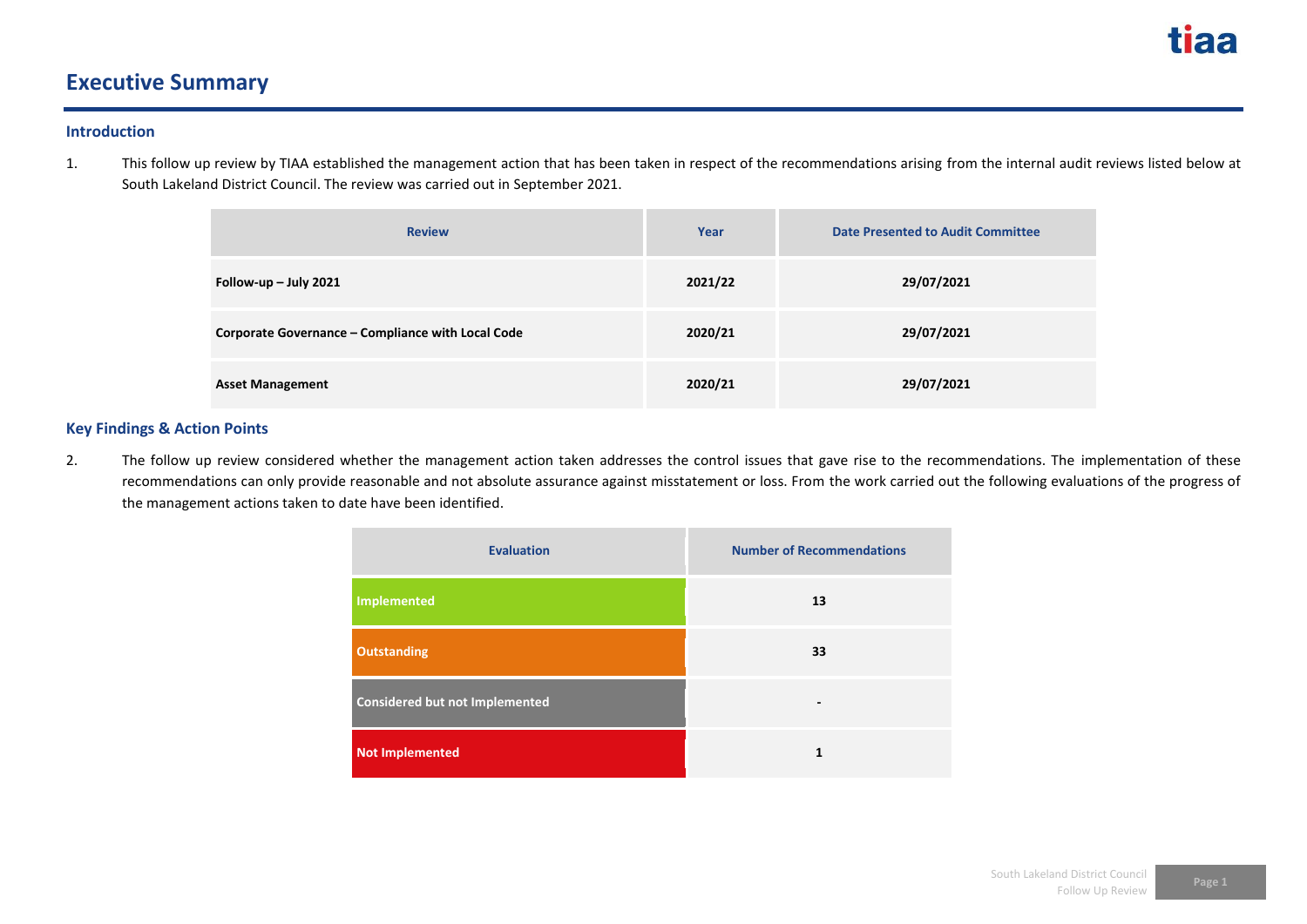3. The key issue identified is that although there has been some slippage, most recently due to COVID-19, recommendations continue to be implemented. Of the 47 recommendations in this report, 28% have been implemented. Of the 33 recommendations that remain outstanding, 70% are due to slippage beyond the original implementation date and 30% are because the original implementation date has not yet arrived. Due to the reorganisation measures under the ongoing Local Government Reform, one recommendation is no longer applicable and therefore will not be implemented.

### **Scope and Limitations of the Review**

- 4. The review considered the progress made in implementing the recommendations made in the previous internal audit reports and established the extent to which management has taken the necessary actions to address the control issues that gave rise to the internal audit recommendations.
- 5. The responsibility for a sound system of internal controls rests with management and work performed by internal audit should not be relied upon to identify all strengths and weaknesses that may exist. Neither should internal audit work be relied upon to identify all circumstances of fraud or irregularity, should there be any, although the audit procedures have been designed so that any material irregularity has a reasonable probability of discovery. Even sound systems of internal control may not be proof against collusive fraud.
- 6. For the purposes of this review reliance was placed on management to provide internal audit with full access to staff and to accounting records and transactions and to ensure the authenticity of these documents.

### **Disclaimer**

7. The matters raised in this report are only those that came to the attention of the auditor during the course of our work and are not necessarily a comprehensive statement of all the weaknesses that exist or all the improvements that might be made. This report has been prepared solely for management's use and must not be recited or referred to in whole or in part to third parties without our prior written consent. No responsibility to any third party is accepted as the report has not been prepared, and is not intended, for any other purpose. TIAA neither owes nor accepts any duty of care to any other party who may receive this report and specifically disclaims any liability for loss, damage or expense of whatsoever nature, which is caused by their reliance on our report.

### **Release of Report**

8. The table below sets out the history of this report.

| Date draft report issued:        | 6 <sup>th</sup> September 2021 |
|----------------------------------|--------------------------------|
| Date management responses rec'd: | 7 <sup>th</sup> September 2021 |
| Date final report issued:        | 7 <sup>th</sup> September 2021 |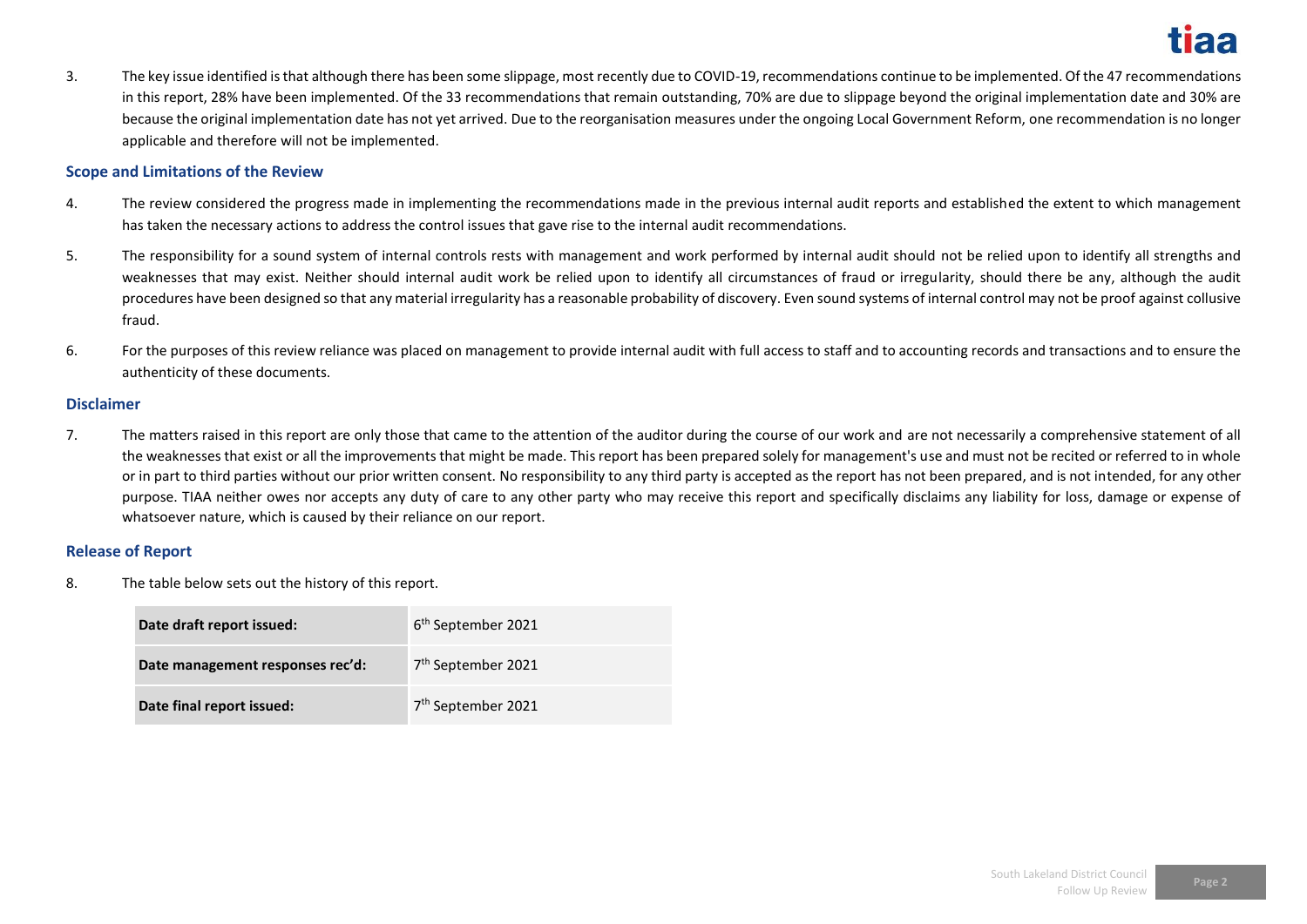

### **Executive Summary**

### **Follow Up**

- 9. Management representations were obtained on the action taken to address the recommendations and limited testing has been carried out to confirm these management representations. The following matters were identified in considering the recommendations that have not been fully implemented:
- 10. **Follow-up – July 2021**

| <b>Audit title</b>             | <b>Insurance</b>                                                                                                                                                                                        | <b>Audit year</b>                      | 2017/18            | <b>Priority</b>                                                                 |                          |
|--------------------------------|---------------------------------------------------------------------------------------------------------------------------------------------------------------------------------------------------------|----------------------------------------|--------------------|---------------------------------------------------------------------------------|--------------------------|
| <b>Recommendation</b>          | A periodic reconciliation be performed between the system operated by Fleet and the claims system maintained by the Insurance Team to help<br>ensure that all motor insurance work is properly claimed. |                                        |                    |                                                                                 |                          |
| Initial management<br>response | We will work with Fleet to carry out reconciliations and will monitor the effectiveness of these.                                                                                                       |                                        |                    |                                                                                 |                          |
| <b>Responsible Officer/s</b>   | Operational Lead Delivery and<br><b>Commercial Services</b>                                                                                                                                             | <b>Original implementation</b><br>date | 30/01/2018         | <b>Revised implementation</b><br>date(s)                                        | 31/12/2020<br>31/03/2021 |
| <b>Latest Update</b>           | The Operational Lead Delivery and Commercial Services advised that the recommendation remains on track to meet its implementation date.                                                                 |                                        |                    |                                                                                 |                          |
| New implementation date        | 31/12/2021                                                                                                                                                                                              | <b>Status</b>                          | <b>Outstanding</b> | Implementation is in progress but the original target<br>date has not been met. |                          |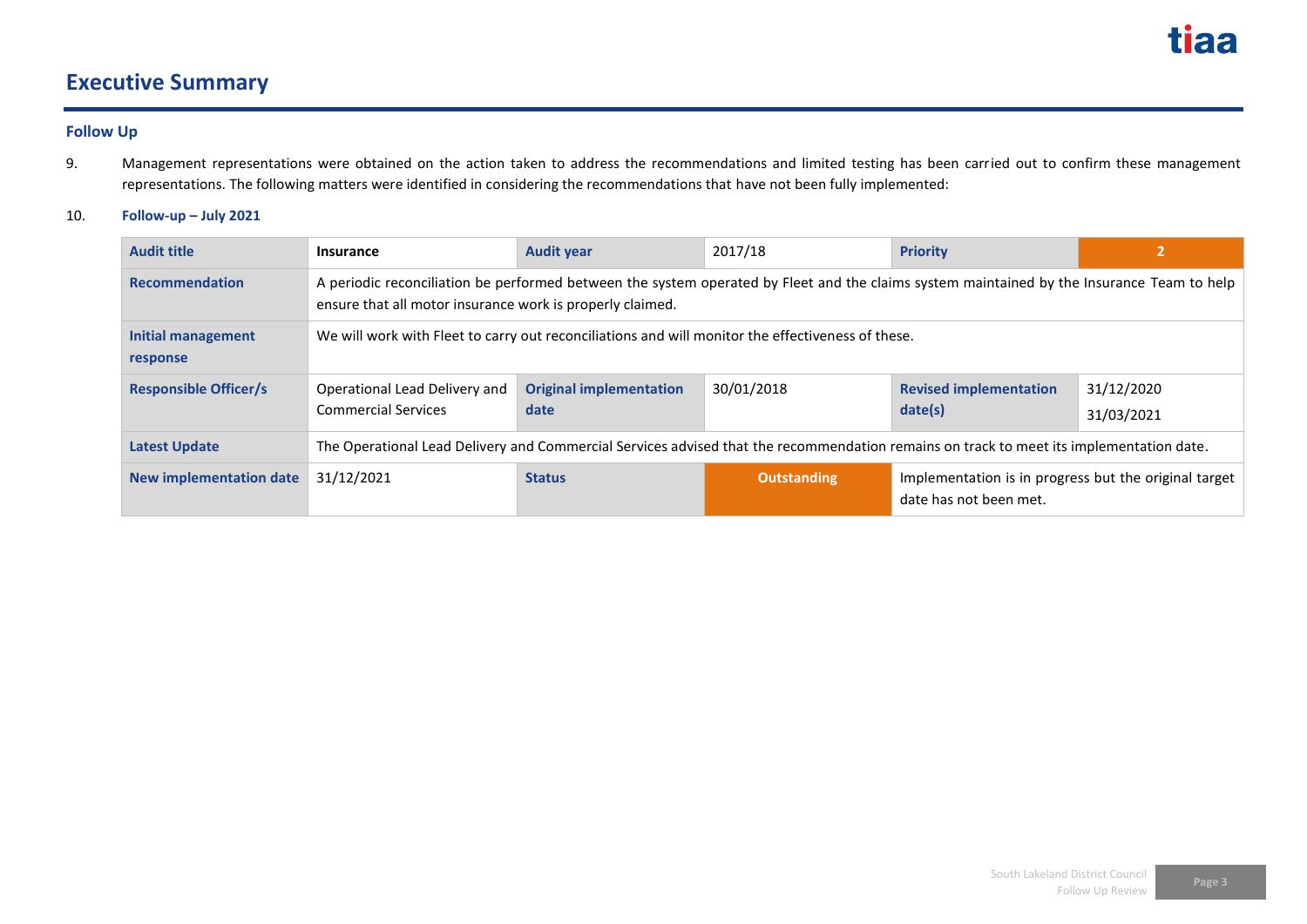

| <b>Audit title</b>                    | Licensing – Premises & Clubs                                                                                                                                                                                                                                                                                                                                                                                                                                                                                                                      | <b>Audit year</b>                      | 2017/18            | <b>Priority</b>                                                                 |            |
|---------------------------------------|---------------------------------------------------------------------------------------------------------------------------------------------------------------------------------------------------------------------------------------------------------------------------------------------------------------------------------------------------------------------------------------------------------------------------------------------------------------------------------------------------------------------------------------------------|----------------------------------------|--------------------|---------------------------------------------------------------------------------|------------|
| <b>Recommendation</b>                 | The Statement of Licensing Policy be amended to reflect the current application routes.                                                                                                                                                                                                                                                                                                                                                                                                                                                           |                                        |                    |                                                                                 |            |
| <b>Initial management</b><br>response | The policy is set by statutory guidance from the Home Office, underpinning this there is an EU service provision directive requiring on line<br>applications and payments. The current IT suppliers do not provide this capability and we have already recognised this as a significant weakness in<br>the current system and is one of the main IT requirements in the new IT solution. This is a key finding of the gap analysis. Due to the work involved<br>and the cost we propose action is deferred until the new IT product is delivered. |                                        |                    |                                                                                 |            |
| <b>Responsible Officer/s</b>          | Principal Specialist (Health &<br>Environment)                                                                                                                                                                                                                                                                                                                                                                                                                                                                                                    | <b>Original implementation</b><br>date | 31/12/2018         | <b>Revised implementation</b><br>date(s)                                        | 31/12/2020 |
| <b>Latest Update</b>                  | For the previous follow-up report, the Principal Specialist (Health & Environment) had advised that the new implementation date remained on<br>target to be met. No further update was provided for this report.                                                                                                                                                                                                                                                                                                                                  |                                        |                    |                                                                                 |            |
| <b>New implementation date</b>        | 31/10/2021                                                                                                                                                                                                                                                                                                                                                                                                                                                                                                                                        | <b>Status</b>                          | <b>Outstanding</b> | Implementation is in progress but the original target<br>date has not been met. |            |

| <b>Audit title</b>             | <b>Awarding of Grants</b>                                                                                                                                                                                                                                                                                                  | <b>Audit year</b>                      | 2017/18            | <b>Priority</b>                                                                 |                                        |
|--------------------------------|----------------------------------------------------------------------------------------------------------------------------------------------------------------------------------------------------------------------------------------------------------------------------------------------------------------------------|----------------------------------------|--------------------|---------------------------------------------------------------------------------|----------------------------------------|
| <b>Recommendation</b>          | An overarching policy on the provision of financial aid be approved which addresses any potential provision of State Aid.                                                                                                                                                                                                  |                                        |                    |                                                                                 |                                        |
| Initial management<br>response | Following completion of the review recommended at point 10 above, an overarching policy can be prepared which will set out the broad principles<br>to be taken into account when entering into grant arrangements with an economic activity. This will be completed within 3 months of completion<br>of recommendation 10. |                                        |                    |                                                                                 |                                        |
| <b>Responsible Officer/s</b>   | Legal, Governance and<br>Democratic Services Specialist                                                                                                                                                                                                                                                                    | <b>Original implementation</b><br>date | 31/03/2019         | <b>Revised implementation</b><br>date(s)                                        | 31/03/2020<br>31/03/2021<br>31/12/2021 |
| <b>Latest Update</b>           | This work is in progress. Draft documentation regarding the Subsidy Control regime and compliance has been prepared and a workshop has been<br>held with relevant officers to discuss principles/approach. It is anticipated that the documentation will be finalised and presented to CMT by 31<br>December 2021.         |                                        |                    |                                                                                 |                                        |
| <b>New implementation date</b> | 31/12/2021                                                                                                                                                                                                                                                                                                                 | <b>Status</b>                          | <b>Outstanding</b> | Implementation is in progress but the original target<br>date has not been met. |                                        |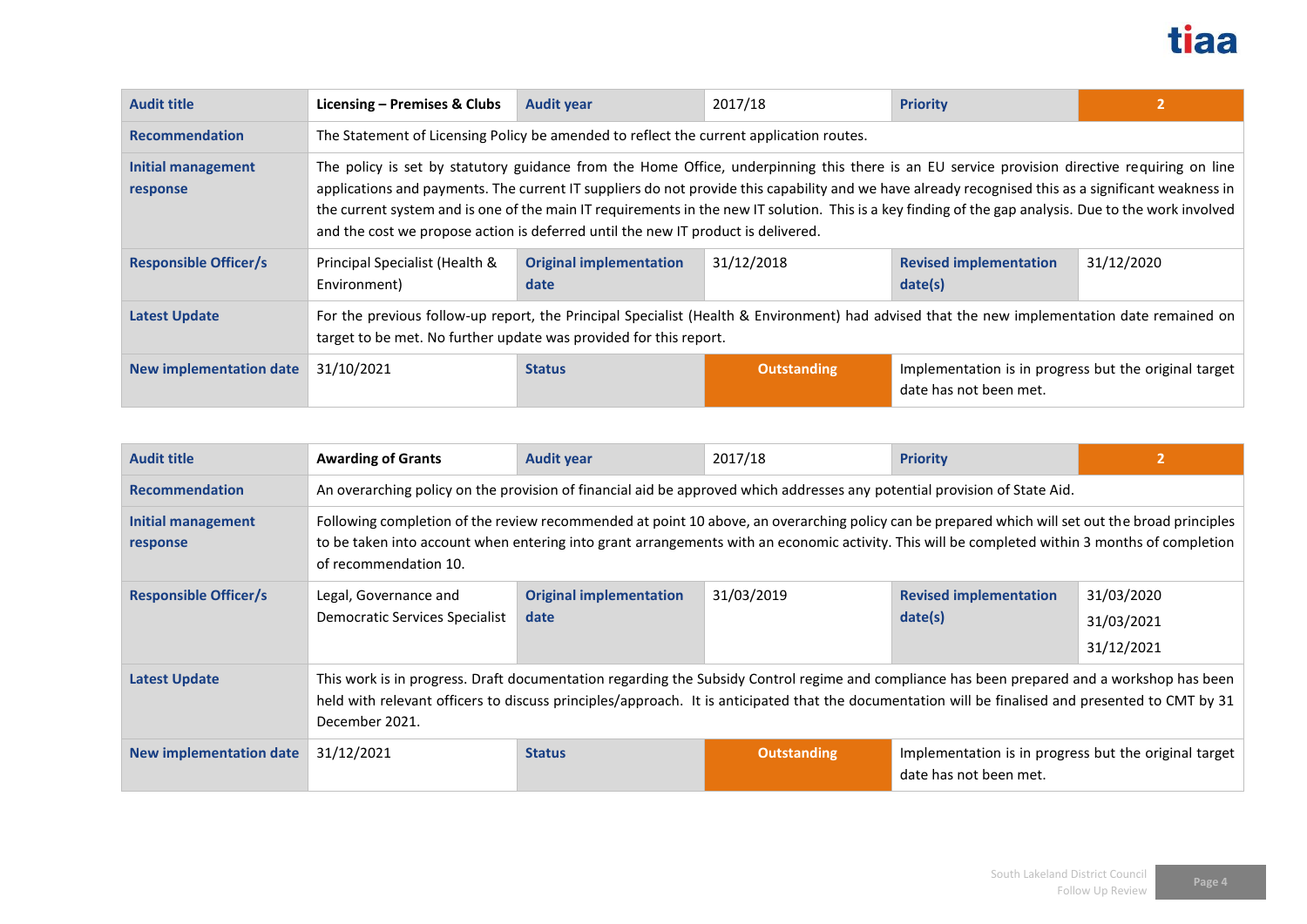

| <b>Audit title</b>             | <b>Debtors</b>                                                                                                                                                                                                                                                                                                                                    | <b>Audit year</b>                                                                                                                                                                                                                                                                                          | 2018/19            | <b>Priority</b>                                                                 |                                        |  |  |
|--------------------------------|---------------------------------------------------------------------------------------------------------------------------------------------------------------------------------------------------------------------------------------------------------------------------------------------------------------------------------------------------|------------------------------------------------------------------------------------------------------------------------------------------------------------------------------------------------------------------------------------------------------------------------------------------------------------|--------------------|---------------------------------------------------------------------------------|----------------------------------------|--|--|
| <b>Recommendation</b>          |                                                                                                                                                                                                                                                                                                                                                   | Procedures be amended to highlight the importance of the existing mitigating controls that address the risk that a separation of duties does not<br>exist between the person raising and the person authorising a sales invoice and the risk that authorisation levels for sales invoices are not defined. |                    |                                                                                 |                                        |  |  |
| Initial management<br>response | There are an increasing proportion of invoices raised through interfaces from other systems, particularly for rents from the Technology Forge<br>system which would complicate the approval process. The Customer Connect programme includes a full review of all processes.<br>This<br>recommendation will be considered as part of that review. |                                                                                                                                                                                                                                                                                                            |                    |                                                                                 |                                        |  |  |
| <b>Responsible Officer/s</b>   | <b>Operational Lead Support</b><br>Services                                                                                                                                                                                                                                                                                                       | <b>Original implementation</b><br>date                                                                                                                                                                                                                                                                     | 31/03/2019         | <b>Revised implementation</b><br>date(s)                                        | 31/03/2020<br>30/06/2021<br>30/11/2021 |  |  |
| <b>Latest Update</b>           | The Case Management Team Leader (Support Services) advised that further delays to the service redesign, notably due to the Local Government<br>Reform, would suggest that the previously advised due date of 30/11/2021 will not now be met.                                                                                                      |                                                                                                                                                                                                                                                                                                            |                    |                                                                                 |                                        |  |  |
| New implementation date        | 31/01/2022                                                                                                                                                                                                                                                                                                                                        | <b>Status</b>                                                                                                                                                                                                                                                                                              | <b>Outstanding</b> | Implementation is in progress but the original target<br>date has not been met. |                                        |  |  |

| <b>Audit title</b>                    | <b>Cyber Security</b>                                                                                                                                                                                                                                                                                                                                           | <b>Audit year</b>                      | 2018/19            | <b>Priority</b>                                                                 |                          |
|---------------------------------------|-----------------------------------------------------------------------------------------------------------------------------------------------------------------------------------------------------------------------------------------------------------------------------------------------------------------------------------------------------------------|----------------------------------------|--------------------|---------------------------------------------------------------------------------|--------------------------|
| <b>Recommendation</b>                 | A risk analysis be undertaken of the impact potential cyber threats may have on the Authority which should evaluate both technical and behavioural<br>risk, cover those aspects of ICT delivery contained in the NCSC/CESG 10 steps to Cyber Security and include on-going consideration of security alerts<br>issued by recognised cyber security authorities. |                                        |                    |                                                                                 |                          |
| <b>Initial management</b><br>response | Agreed for the risks of Cyber threats to be reviewed at a corporate level using the NCSC 10 steps as a guide. This should be linked into the business<br>continuity and disaster recovery plans.                                                                                                                                                                |                                        |                    |                                                                                 |                          |
| <b>Responsible Officer/s</b>          | Performance, Innovation and<br><b>Commissioning Specialist</b>                                                                                                                                                                                                                                                                                                  | <b>Original implementation</b><br>date | 31/12/2019         | <b>Revised implementation</b><br>date(s)                                        | 31/12/2020<br>30/06/2021 |
| <b>Latest Update</b>                  | The Performance, Innovation and Commissioning Specialist advised that the recommendation remains on target to be implemented by its latest<br>due date.                                                                                                                                                                                                         |                                        |                    |                                                                                 |                          |
| <b>New implementation date</b>        | 30/10/2021                                                                                                                                                                                                                                                                                                                                                      | <b>Status</b>                          | <b>Outstanding</b> | Implementation is in progress but the original target<br>date has not been met. |                          |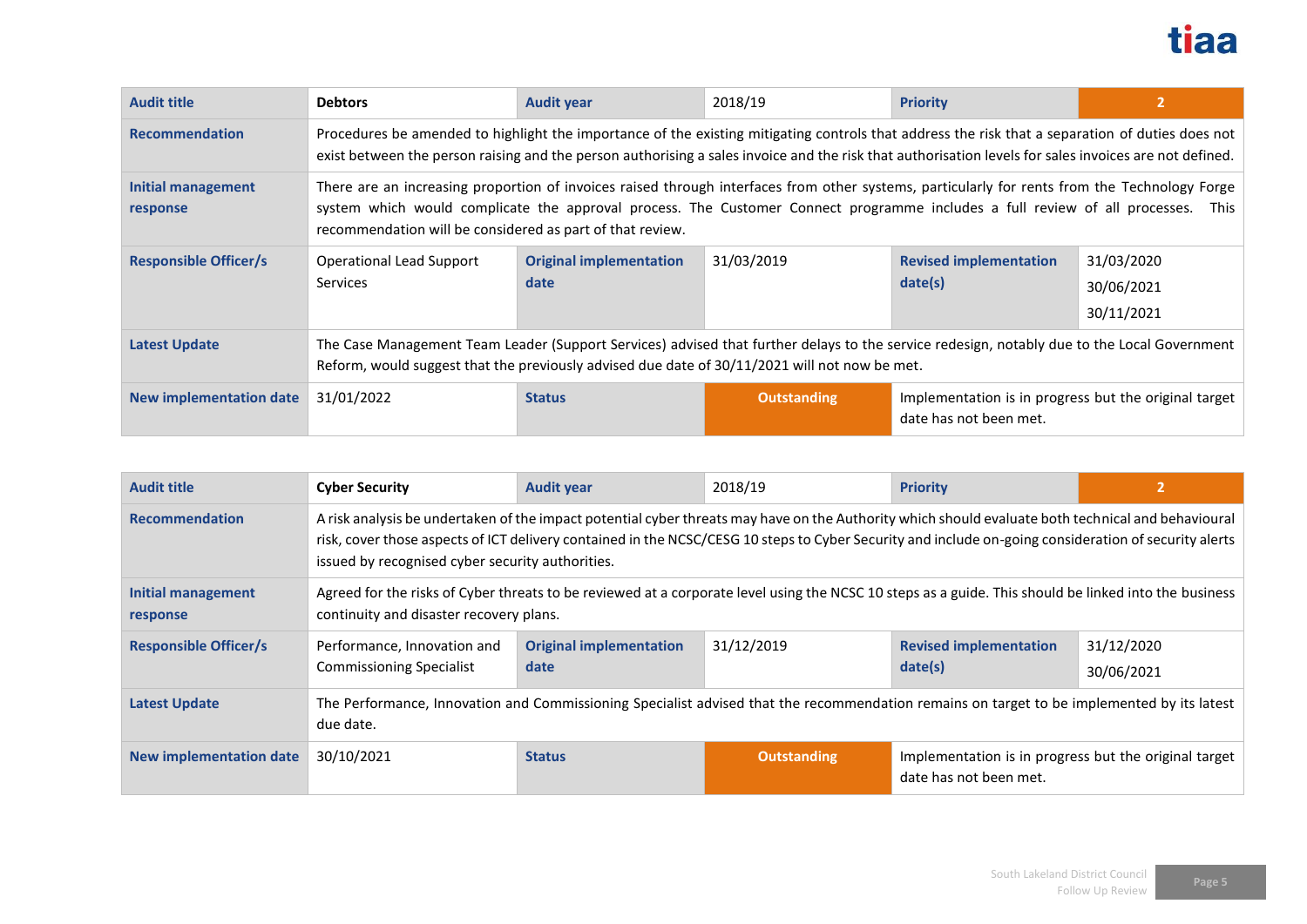

| <b>Audit title</b>             | <b>Cyber Security</b>                                                                                                                                                                                                                                                                                                                                                                                                                                                                                                                                                       | <b>Audit year</b>                      | 2018/19            | <b>Priority</b>                                                                 |                          |
|--------------------------------|-----------------------------------------------------------------------------------------------------------------------------------------------------------------------------------------------------------------------------------------------------------------------------------------------------------------------------------------------------------------------------------------------------------------------------------------------------------------------------------------------------------------------------------------------------------------------------|----------------------------------------|--------------------|---------------------------------------------------------------------------------|--------------------------|
| <b>Recommendation</b>          | A cyber security incident response plan be produced identifying the various types of action required to address known threats detailed in the cyber<br>risk analysis, referenced to detailed procedures dealing with the different actions required to the diverse types of security threat to which the<br>Council may be subject. The arrangements for investigation of cyber incidents be supported by detailed forensic readiness procedures in order to<br>preserve evidence to assist with the investigation and resolution of incidents and lessons learnt recorded. |                                        |                    |                                                                                 |                          |
| Initial management<br>response | Agreed that a security incident management policy and a corresponding response plan are required.                                                                                                                                                                                                                                                                                                                                                                                                                                                                           |                                        |                    |                                                                                 |                          |
| <b>Responsible Officer/s</b>   | Performance, Innovation and<br><b>Commissioning Specialist</b>                                                                                                                                                                                                                                                                                                                                                                                                                                                                                                              | <b>Original implementation</b><br>date | 30/09/2019         | <b>Revised implementation</b><br>date(s)                                        | 31/12/2020<br>30/06/2021 |
| <b>Latest Update</b>           | The Performance, Innovation and Commissioning Specialist advised that the recommendation remains on target to be implemented by its latest<br>due date.                                                                                                                                                                                                                                                                                                                                                                                                                     |                                        |                    |                                                                                 |                          |
| New implementation date        | 30/10/2021                                                                                                                                                                                                                                                                                                                                                                                                                                                                                                                                                                  | <b>Status</b>                          | <b>Outstanding</b> | Implementation is in progress but the original target<br>date has not been met. |                          |

| <b>Audit title</b>             | <b>Cyber Security</b>                                                                                                                                                                                                                                                                                  | <b>Audit year</b>                      | 2018/19            | <b>Priority</b>                                                                 |                          |  |
|--------------------------------|--------------------------------------------------------------------------------------------------------------------------------------------------------------------------------------------------------------------------------------------------------------------------------------------------------|----------------------------------------|--------------------|---------------------------------------------------------------------------------|--------------------------|--|
| <b>Recommendation</b>          | Once in place, the cyber security incident plans and procedures be periodically tested, for example during testing/rehearsal of the corporate<br>business continuity arrangements. The Audit Committee be made aware of the contents and requirements of the policy, procedures and response<br>plans. |                                        |                    |                                                                                 |                          |  |
| Initial management<br>response | The Management Policy and response plan will be shared with Audit Committee when completed.                                                                                                                                                                                                            |                                        |                    |                                                                                 |                          |  |
| <b>Responsible Officer/s</b>   | Performance, Innovation and<br><b>Commissioning Specialist</b>                                                                                                                                                                                                                                         | <b>Original implementation</b><br>date | 31/12/2019         | <b>Revised implementation</b><br>date(s)                                        | 31/12/2020<br>30/06/2021 |  |
| <b>Latest Update</b>           | The Performance, Innovation and Commissioning Specialist advised that the recommendation remains on target to be implemented by its latest<br>due date.                                                                                                                                                |                                        |                    |                                                                                 |                          |  |
| New implementation date        | 30/10/2021                                                                                                                                                                                                                                                                                             | <b>Status</b>                          | <b>Outstanding</b> | Implementation is in progress but the original target<br>date has not been met. |                          |  |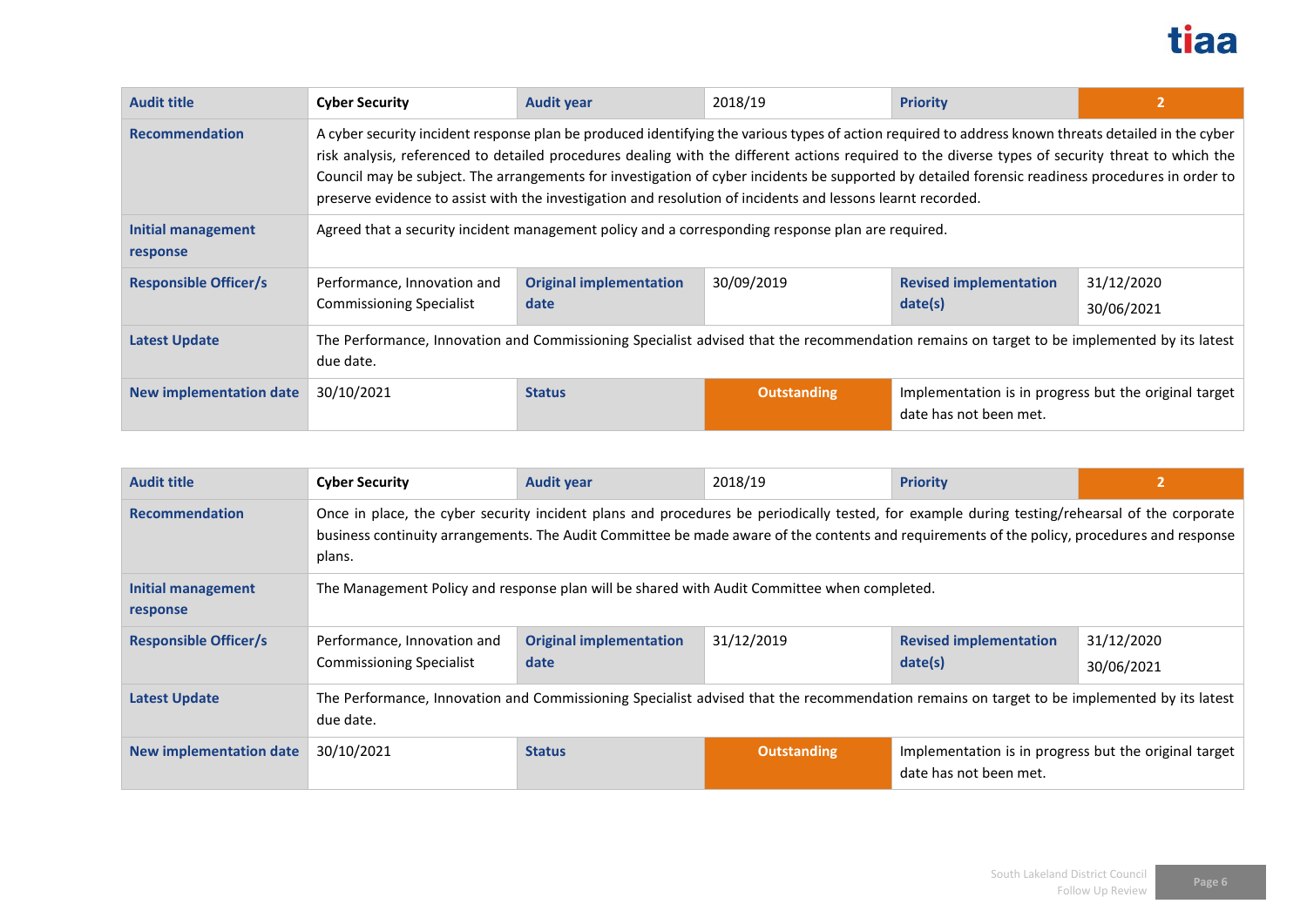

| <b>Audit title</b>                    | <b>Empty Homes</b>                                                                                                                                                                                                                                                                                                                     | <b>Audit year</b>                      | 2019/20            | <b>Priority</b>                                                                 | 2          |
|---------------------------------------|----------------------------------------------------------------------------------------------------------------------------------------------------------------------------------------------------------------------------------------------------------------------------------------------------------------------------------------|----------------------------------------|--------------------|---------------------------------------------------------------------------------|------------|
| <b>Recommendation</b>                 | The Empty Homes Strategy definition of an empty home be reconsidered to better align with the work performed by the Empty Homes Officer.                                                                                                                                                                                               |                                        |                    |                                                                                 |            |
| <b>Initial management</b><br>response | Definition to be revised on next review of the Strategy.                                                                                                                                                                                                                                                                               |                                        |                    |                                                                                 |            |
| <b>Responsible Officer/s</b>          | Principal Specialist (People)                                                                                                                                                                                                                                                                                                          | <b>Original implementation</b><br>date | 31/12/2020         | <b>Revised implementation</b><br>date(s)                                        | 30/06/2021 |
| <b>Latest Update</b>                  | For the previous follow-up report, the Principal Specialist (People) stated that a review will be considered at a meeting of the Portfolio Holder's<br>Housing and Planning Advisory Group on 14/10/2021. The Principal Specialist (People) was contacted to provide a further update for this report<br>but no response was received. |                                        |                    |                                                                                 |            |
| <b>New implementation date</b>        | 14/10/2021                                                                                                                                                                                                                                                                                                                             | <b>Status</b>                          | <b>Outstanding</b> | Implementation is in progress but the original target<br>date has not been met. |            |

| <b>Audit title</b>             | <b>Household Waste Collection</b>                                                                                                                                                                                                                                                                                          | <b>Audit year</b>                      | 2019/20            | <b>Priority</b>                              |                                        |
|--------------------------------|----------------------------------------------------------------------------------------------------------------------------------------------------------------------------------------------------------------------------------------------------------------------------------------------------------------------------|----------------------------------------|--------------------|----------------------------------------------|----------------------------------------|
| <b>Recommendation</b>          | Current terms of reference for the Waste and Recycling Project Board be formulated and subject to periodic review and approval.                                                                                                                                                                                            |                                        |                    |                                              |                                        |
| Initial management<br>response | Review at next Project Board meet with input from Simon and Sion.                                                                                                                                                                                                                                                          |                                        |                    |                                              |                                        |
| <b>Responsible Officer/s</b>   | <b>Operational Lead for Delivery</b><br>and Commercial Services/<br>Principal Street scene Officer                                                                                                                                                                                                                         | <b>Original implementation</b><br>date | September 2019     | <b>Revised implementation</b><br>date(s)     | 31/03/2021<br>30/06/2021<br>30/09/2021 |
| <b>Latest Update</b>           | The Delivery and Commercial Officer (Delivery and Commercial Services) advised that this has not been re-implemented due to the Covid priorities.<br>There will be a review of this situation when more information is available about Local Government Reform and the requirements of the national<br>waste consultation. |                                        |                    |                                              |                                        |
| New implementation date        | 30/06/2022                                                                                                                                                                                                                                                                                                                 | <b>Status</b>                          | <b>Outstanding</b> | A new implementation date has been proposed. |                                        |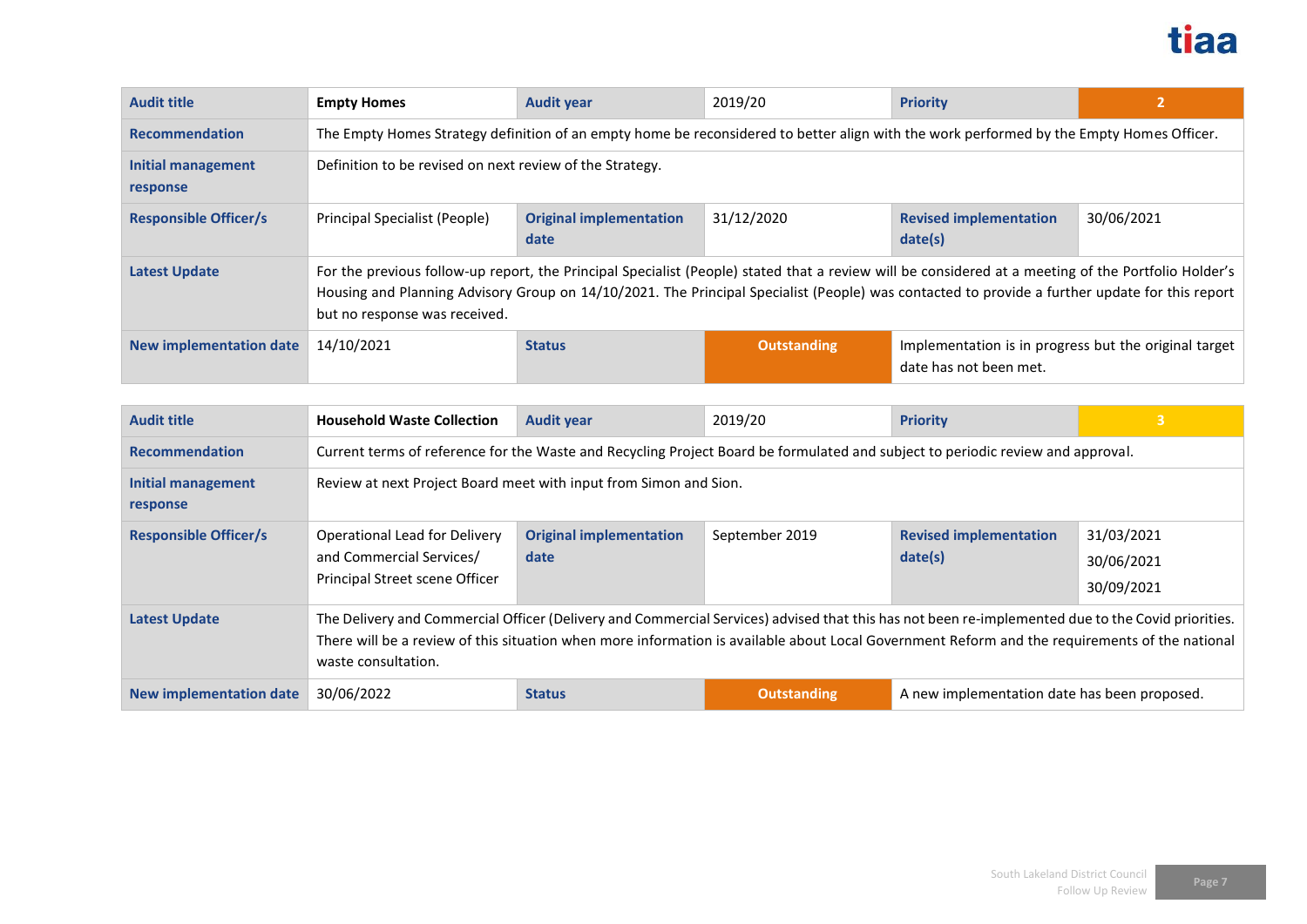

| <b>Audit title</b>             | <b>Data Protection Compliance</b>                              | <b>Audit year</b>                                                                                                                                                                                                                                                                                                                                                                                                                       | 2019/20            | <b>Priority</b>                                                                 |            |  |  |
|--------------------------------|----------------------------------------------------------------|-----------------------------------------------------------------------------------------------------------------------------------------------------------------------------------------------------------------------------------------------------------------------------------------------------------------------------------------------------------------------------------------------------------------------------------------|--------------------|---------------------------------------------------------------------------------|------------|--|--|
| <b>Recommendation</b>          | <b>GDPR</b> awareness.                                         | It be ensured that all staff complete the GDPR E-learning so that compliance can be evidenced and assurance gained that all staff have adequate                                                                                                                                                                                                                                                                                         |                    |                                                                                 |            |  |  |
| Initial management<br>response | staff.                                                         | Agree with recommendations - linked to Information and Cyber Security Audit Recommendations - current e-learning package to be reviewed in<br>light of new staff roles - notably Customer Contact and Case Management roles. Consult and seek recommendations from Corporate Learning &<br>Development Team. Resources to be made available, and a training package to be developed and used as part of a regular cycle of training for |                    |                                                                                 |            |  |  |
| <b>Responsible Officer/s</b>   | Performance, Innovation and<br><b>Commissioning Specialist</b> | <b>Original implementation</b><br>date                                                                                                                                                                                                                                                                                                                                                                                                  | 31/12/2020         | <b>Revised implementation</b><br>date(s)                                        | 31/12/2021 |  |  |
| <b>Latest Update</b>           | due date.                                                      | The Performance, Innovation and Commissioning Specialist advised that the recommendation remains on target to be implemented by its latest                                                                                                                                                                                                                                                                                              |                    |                                                                                 |            |  |  |
| <b>New implementation date</b> |                                                                | <b>Status</b>                                                                                                                                                                                                                                                                                                                                                                                                                           | <b>Outstanding</b> | Implementation is in progress but the original target<br>date has not been met. |            |  |  |

| <b>Audit title</b>             | <b>Contract Management</b>                                                                                                      | <b>Audit year</b>                                                                                                                            | 2019/20            | <b>Priority</b>                                                                 |                          |  |  |
|--------------------------------|---------------------------------------------------------------------------------------------------------------------------------|----------------------------------------------------------------------------------------------------------------------------------------------|--------------------|---------------------------------------------------------------------------------|--------------------------|--|--|
| <b>Recommendation</b>          | A guidance procedure be developed to provide responsible officers with a framework for managing and monitoring their contracts. |                                                                                                                                              |                    |                                                                                 |                          |  |  |
| Initial management<br>response | Noted that this is the case. Updated guidance procedure to be developed and implemented in line with recommendations 11 and 9.  |                                                                                                                                              |                    |                                                                                 |                          |  |  |
| <b>Responsible Officer/s</b>   | Finance Lead Specialist &<br><b>Procurement Specialist</b>                                                                      | <b>Original implementation</b><br>date                                                                                                       | 31/05/2020         | <b>Revised implementation</b><br>date(s)                                        | 31/12/2020<br>31/12/2021 |  |  |
| <b>Latest Update</b>           | months of these being issued.                                                                                                   | The Procurement Specialist indicated that work is resuming shortly on the Procurement regulations and guidance should be complete with three |                    |                                                                                 |                          |  |  |
| New implementation date        | 31/01/2022                                                                                                                      | <b>Status</b>                                                                                                                                | <b>Outstanding</b> | Implementation is in progress but the original target<br>date has not been met. |                          |  |  |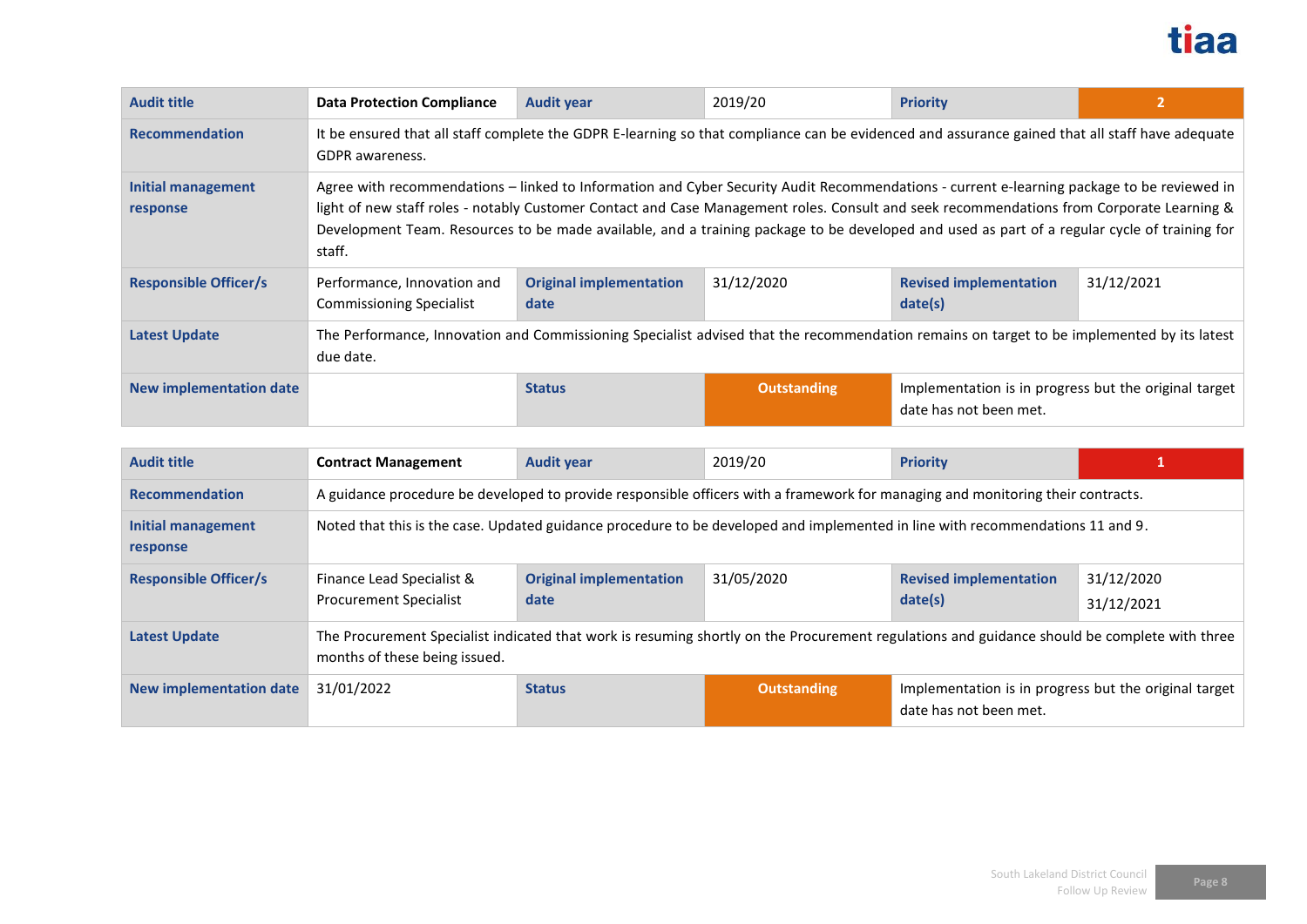

| <b>Audit title</b>             | <b>Contract Management</b>                                                                                                                         | <b>Audit year</b>                      | 2019/20            | <b>Priority</b>                                                                 |                          |  |
|--------------------------------|----------------------------------------------------------------------------------------------------------------------------------------------------|----------------------------------------|--------------------|---------------------------------------------------------------------------------|--------------------------|--|
| <b>Recommendation</b>          | The contract management and procedure documents be updated to reflect the new procurement and contract management processes within the<br>Council. |                                        |                    |                                                                                 |                          |  |
| Initial management<br>response | Noted and agreed. There is conflicting policy information which is leading to poor practice. Currently liaising with Strategy Specialist.          |                                        |                    |                                                                                 |                          |  |
| <b>Responsible Officer/s</b>   | <b>Procurement Specialist</b>                                                                                                                      | <b>Original implementation</b><br>date | 31/12/2020         | <b>Revised implementation</b><br>date(s)                                        | 31/05/2021<br>31/10/2021 |  |
| <b>Latest Update</b>           | The Procurement Specialist indicated that it is to be realised within three months of the updated Procurement Procedure Rules.                     |                                        |                    |                                                                                 |                          |  |
| <b>New implementation date</b> | 31/01/2022                                                                                                                                         | <b>Status</b>                          | <b>Outstanding</b> | Implementation is in progress but the original target<br>date has not been met. |                          |  |

| <b>Audit title</b>                    | <b>Contract Management</b>                                                                                                     | <b>Audit year</b>                                                                                                                                                                                                                                                                  | 2019/20            | <b>Priority</b>                                                                 |                          |  |  |
|---------------------------------------|--------------------------------------------------------------------------------------------------------------------------------|------------------------------------------------------------------------------------------------------------------------------------------------------------------------------------------------------------------------------------------------------------------------------------|--------------------|---------------------------------------------------------------------------------|--------------------------|--|--|
| <b>Recommendation</b>                 | A standard format for all contract files be developed including a contract risk register.                                      |                                                                                                                                                                                                                                                                                    |                    |                                                                                 |                          |  |  |
| <b>Initial management</b><br>response | Noted and agreed. Although there are some template documents the portfolio needs to be increased and included in the training. |                                                                                                                                                                                                                                                                                    |                    |                                                                                 |                          |  |  |
| <b>Responsible Officer/s</b>          | <b>Procurement Specialist</b>                                                                                                  | <b>Original implementation</b><br>date                                                                                                                                                                                                                                             | 31/05/2020         | <b>Revised implementation</b><br>date(s)                                        | 31/12/2020<br>31/05/2021 |  |  |
| <b>Latest Update</b>                  |                                                                                                                                | The Procurement Specialist indicated that that there has been a request for documentation and a pack is being trialled. Evidence was provided as<br>to the progress of this recommendation. The recommendation remains on track to meet its new implementation date of 31/10/2021. |                    |                                                                                 |                          |  |  |
| <b>New implementation date</b>        | 31/10/2021                                                                                                                     | <b>Status</b>                                                                                                                                                                                                                                                                      | <b>Outstanding</b> | Implementation is in progress but the original target<br>date has not been met. |                          |  |  |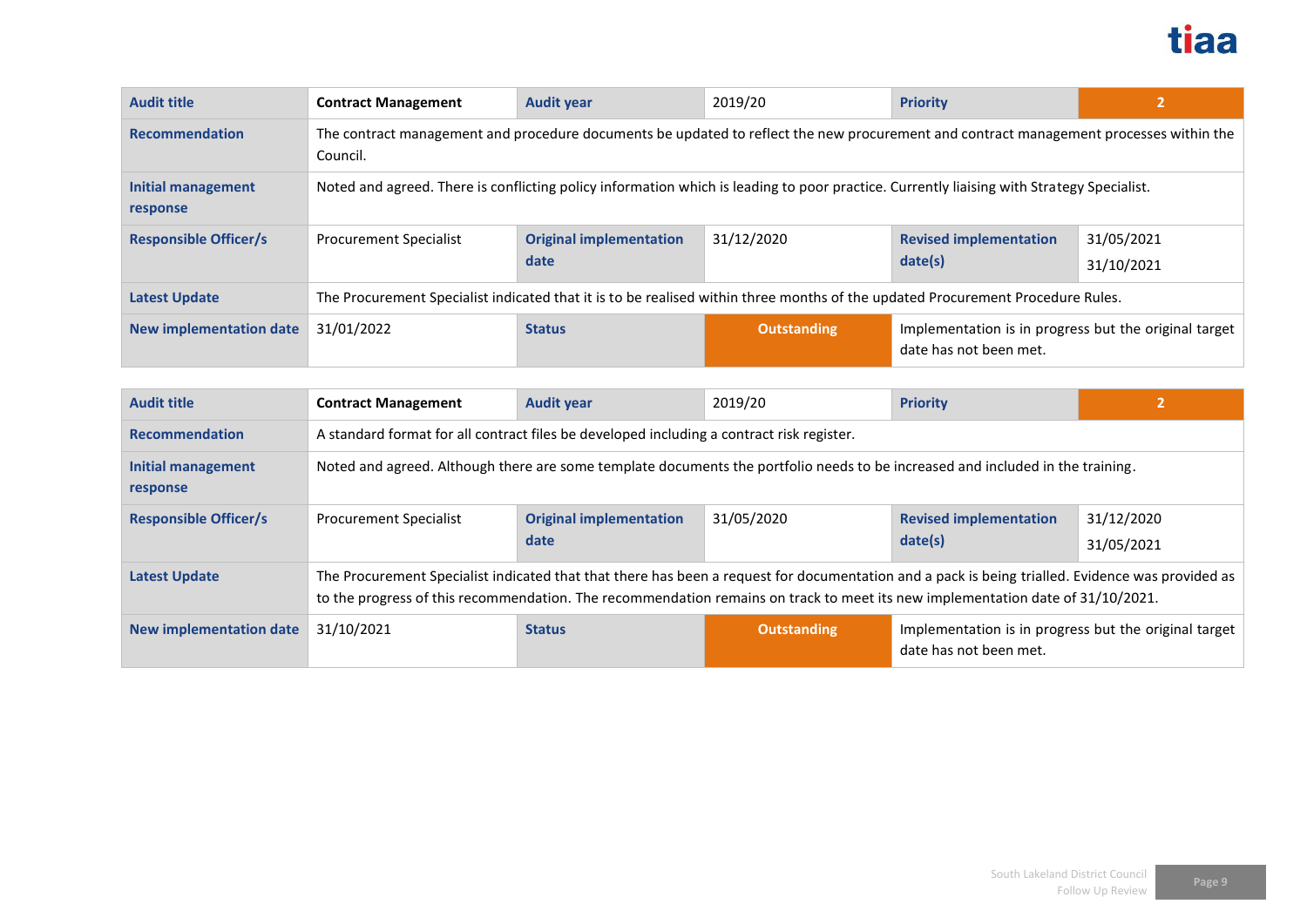

| <b>Audit title</b>             | <b>Contract Management</b>                                                                                             | <b>Audit year</b>                                                                  | 2019/20            | <b>Priority</b>                                                                 | $\overline{3}$ |  |
|--------------------------------|------------------------------------------------------------------------------------------------------------------------|------------------------------------------------------------------------------------|--------------------|---------------------------------------------------------------------------------|----------------|--|
| <b>Recommendation</b>          | All projects be identified prior to the start of the new financial year.                                               |                                                                                    |                    |                                                                                 |                |  |
| Initial management<br>response | Finance directive, but with improved contracts register this can feed in and hopefully make the process more accurate. |                                                                                    |                    |                                                                                 |                |  |
| <b>Responsible Officer/s</b>   | Finance Lead Specialist with<br><b>Procurement Specialist</b>                                                          | <b>Original implementation</b><br>date                                             | 31/03/2020         | <b>Revised implementation</b><br>date(s)                                        | 31/12/2020     |  |
| <b>Latest Update</b>           |                                                                                                                        | The Procurement Specialist restated that the new implementation date still stands. |                    |                                                                                 |                |  |
| <b>New implementation date</b> | 28/02/2022                                                                                                             | <b>Status</b>                                                                      | <b>Outstanding</b> | Implementation is in progress but the original target<br>date has not been met. |                |  |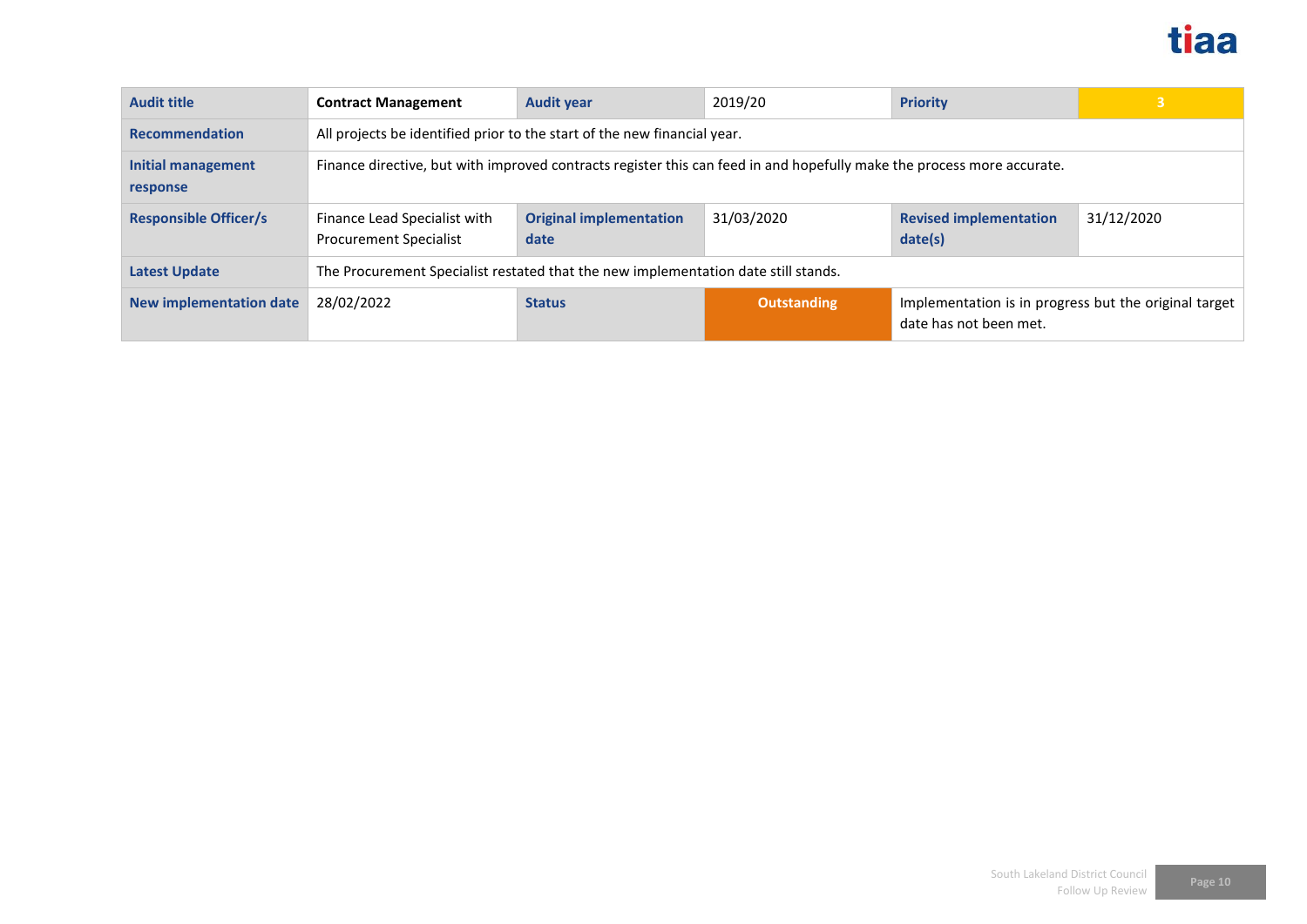

| <b>Audit title</b>             | <b>Customer Connect</b>                                                                                                                                                  | <b>Audit year</b>                                                                                                                                                                                                                                                                                                                                                                                                                                                                                                                                                                                                                                                                                                                                                                                                                                                                                                                                                                                                                                                                                                                                                                                                                                                                                                                                                                                                                                                                                                                                                                                                                                                                                                                                                                                                  | 2019/20         | <b>Priority</b>                             | $\overline{2}$ |  |  |
|--------------------------------|--------------------------------------------------------------------------------------------------------------------------------------------------------------------------|--------------------------------------------------------------------------------------------------------------------------------------------------------------------------------------------------------------------------------------------------------------------------------------------------------------------------------------------------------------------------------------------------------------------------------------------------------------------------------------------------------------------------------------------------------------------------------------------------------------------------------------------------------------------------------------------------------------------------------------------------------------------------------------------------------------------------------------------------------------------------------------------------------------------------------------------------------------------------------------------------------------------------------------------------------------------------------------------------------------------------------------------------------------------------------------------------------------------------------------------------------------------------------------------------------------------------------------------------------------------------------------------------------------------------------------------------------------------------------------------------------------------------------------------------------------------------------------------------------------------------------------------------------------------------------------------------------------------------------------------------------------------------------------------------------------------|-----------------|---------------------------------------------|----------------|--|--|
| <b>Recommendation</b>          | Ownership of anticipated benefits arising from the Digital project be allocated and the benefits restated based upon the new plan and reported to<br>the Steering Group. |                                                                                                                                                                                                                                                                                                                                                                                                                                                                                                                                                                                                                                                                                                                                                                                                                                                                                                                                                                                                                                                                                                                                                                                                                                                                                                                                                                                                                                                                                                                                                                                                                                                                                                                                                                                                                    |                 |                                             |                |  |  |
| Initial management<br>response |                                                                                                                                                                          | EsbAgile is one of many technology components which is part of the Digital and Customer Connect business cases. The original Digital Business<br>Case was approved in April 2016 prior to Customer Connect but was always intended to be a key enabler for a major transformation programme<br>such as Customer Connect. As part of the Customer Connect business case the requirements for technology were enhanced and as such the Digital<br>Business case was in many ways consumed into Customer Connect. The Original Digital business case was jointly created with Eden DC and as such<br>was governed by a joint digital board between SLDC and Eden DC. All decisions made in relation to delivering the Digital business case, including<br>changes to timelines and budget requirements, were made by the joint digital board and as such agreed by both SLDC and Eden DC. Localised<br>decisions are made in relation to the detailed configuration and exploitation of the technology which has been delivered. The Shared ICT Services<br>Manager and the Scrum Master, will revisit the Digital Business Case and Customer Connect business case, identify the areas of technology which<br>remain to be delivered, review against benefits required and align these into an updated forward delivery plan. The output of this work will be<br>included in a wider report which is destined to be presented to the December Overview and Scrutiny Committee followed by Cabinet and Council<br>on the overall programme deliverables, outcomes and benefits. This report will include all aspects of the programme and will highlight what is still<br>left to achieve and how work will continue in the future. A new set of benefits will then be developed against future service improvements. |                 |                                             |                |  |  |
| <b>Responsible Officer/s</b>   | Shared ICT Manager and<br><b>SCRUM Master</b>                                                                                                                            | <b>Original implementation</b><br>date                                                                                                                                                                                                                                                                                                                                                                                                                                                                                                                                                                                                                                                                                                                                                                                                                                                                                                                                                                                                                                                                                                                                                                                                                                                                                                                                                                                                                                                                                                                                                                                                                                                                                                                                                                             | December 2020   | <b>Revised implementation</b><br>date(s)    | 31/03/2022     |  |  |
| <b>Latest Update</b>           |                                                                                                                                                                          | The Operational Lead - Customer and Locality Services advised that due to the Local Government Reform measures the Customer Connect<br>programme will not continue in its current form. As a result, the recommendation no longer remains applicable and will not be implemented.                                                                                                                                                                                                                                                                                                                                                                                                                                                                                                                                                                                                                                                                                                                                                                                                                                                                                                                                                                                                                                                                                                                                                                                                                                                                                                                                                                                                                                                                                                                                  |                 |                                             |                |  |  |
| <b>New implementation date</b> |                                                                                                                                                                          | <b>Status</b>                                                                                                                                                                                                                                                                                                                                                                                                                                                                                                                                                                                                                                                                                                                                                                                                                                                                                                                                                                                                                                                                                                                                                                                                                                                                                                                                                                                                                                                                                                                                                                                                                                                                                                                                                                                                      | Not implemented | The recommendation is no longer applicable. |                |  |  |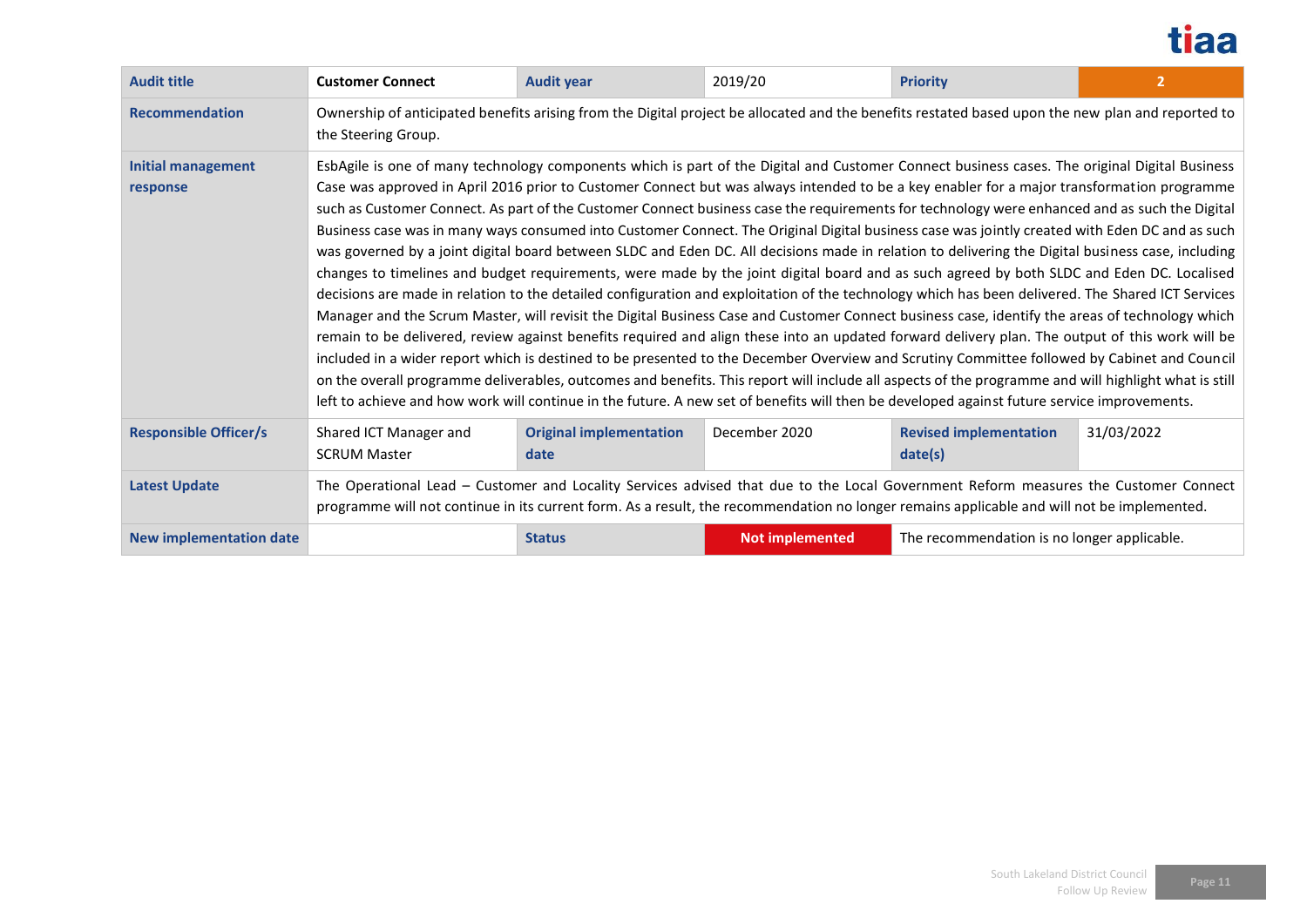

| <b>Audit title</b>             | <b>Main Accounting Systems</b>                                                                                                                                                                                                                                                                                                | <b>Audit year</b>                                                                                                                               | 2019/20            | <b>Priority</b>                                                                 |            |  |  |
|--------------------------------|-------------------------------------------------------------------------------------------------------------------------------------------------------------------------------------------------------------------------------------------------------------------------------------------------------------------------------|-------------------------------------------------------------------------------------------------------------------------------------------------|--------------------|---------------------------------------------------------------------------------|------------|--|--|
| <b>Recommendation</b>          | A mechanism be developed and implemented that routinely captures budget holder feedback of the support provided by Finance staff in order to<br>maintain and further improve the process.                                                                                                                                     |                                                                                                                                                 |                    |                                                                                 |            |  |  |
| Initial management<br>response | The implementation of a new budget monitoring approach moving towards a business partnering approach was introduced from Q1 2020/21.<br>Feedback will be gathered from Q2 2020/21 onwards both from budget holders and the finance team. Budget monitoring process will evolve during<br>the remainder of the financial year. |                                                                                                                                                 |                    |                                                                                 |            |  |  |
| <b>Responsible Officer/s</b>   | <b>Finance Lead Specialist</b>                                                                                                                                                                                                                                                                                                | <b>Original implementation</b><br>date                                                                                                          | 30/09/2020         | <b>Revised implementation</b><br>date(s)                                        | 31/05/2021 |  |  |
| <b>Latest Update</b>           | held in September 2021.                                                                                                                                                                                                                                                                                                       | The Finance Lead Specialist provided a timetable for the upcoming programme of training. This includes training on budgets and monitoring to be |                    |                                                                                 |            |  |  |
| <b>New implementation date</b> | 30/09/2021                                                                                                                                                                                                                                                                                                                    | <b>Status</b>                                                                                                                                   | <b>Outstanding</b> | Implementation is in progress but the original target<br>date has not been met. |            |  |  |

| <b>Audit title</b>             | <b>Leisure Services</b>                                                                                                                                                 | <b>Audit year</b>                      | 2019/20            | <b>Priority</b>                                                                 | 3          |  |
|--------------------------------|-------------------------------------------------------------------------------------------------------------------------------------------------------------------------|----------------------------------------|--------------------|---------------------------------------------------------------------------------|------------|--|
| <b>Recommendation</b>          | A risk register for third party contracts be developed to reduce the risk of non-compliance of contract monitoring, as stated within the Contract<br>Management Policy. |                                        |                    |                                                                                 |            |  |
| Initial management<br>response | Risk Register to be created for this contract.                                                                                                                          |                                        |                    |                                                                                 |            |  |
| <b>Responsible Officer/s</b>   | Operational Lead Delivery and<br><b>Commercial Services</b>                                                                                                             | <b>Original implementation</b><br>date | 01/09/2020         | <b>Revised implementation</b><br>date(s)                                        | 30/06/2021 |  |
| <b>Latest Update</b>           | The Operational Lead Delivery and Commercial Services advised that the recommendation remains on track to meet its implementation date.                                 |                                        |                    |                                                                                 |            |  |
| <b>New implementation date</b> | 30/09/2021                                                                                                                                                              | <b>Status</b>                          | <b>Outstanding</b> | Implementation is in progress but the original target<br>date has not been met. |            |  |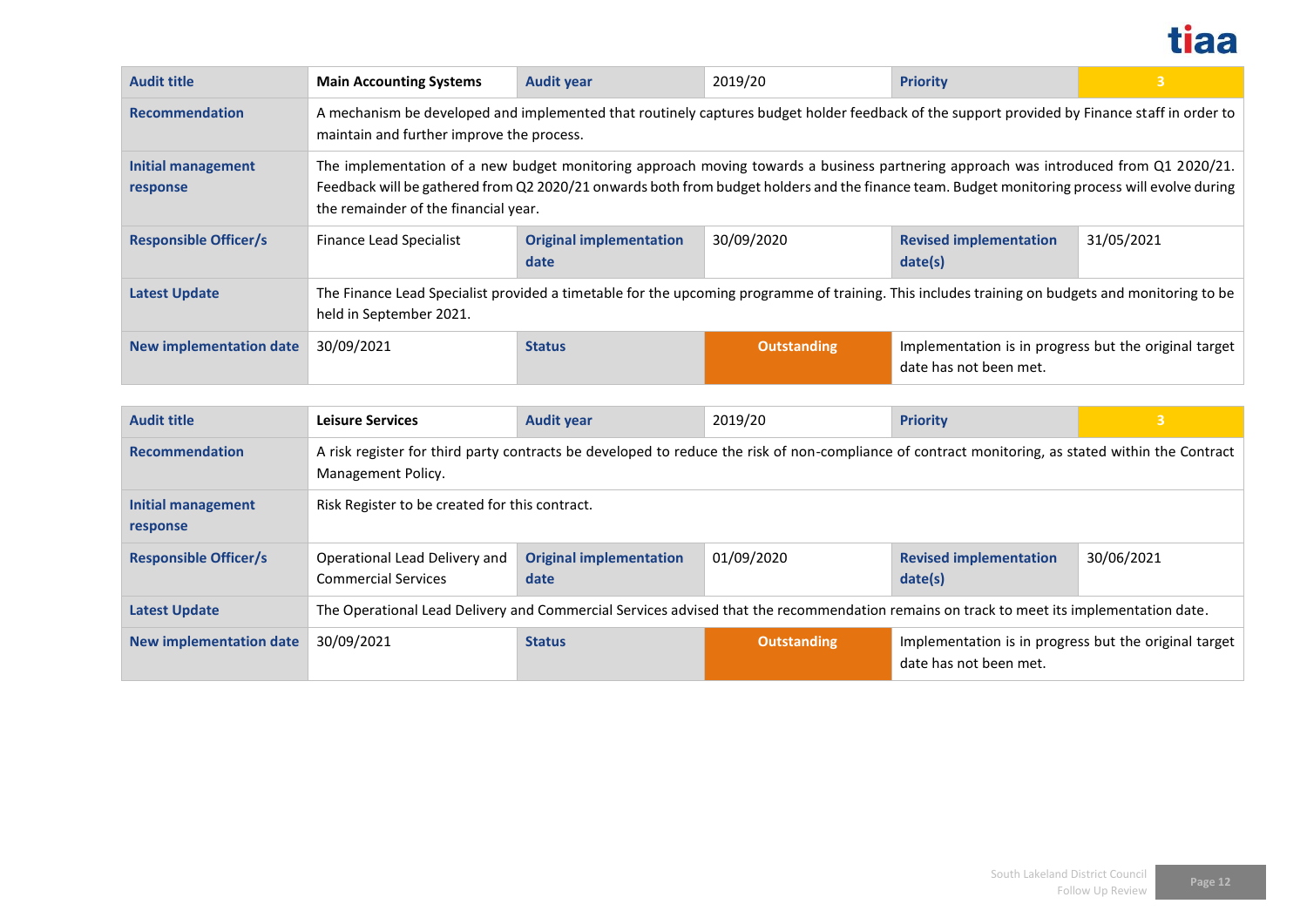

| <b>Audit title</b>             | Payroll                                                                                                                                                                   | <b>Audit year</b>                                                                                                                                                                                                                                                                                                                                                                              | 2020/21            | <b>Priority</b>                                                    | 3 |  |
|--------------------------------|---------------------------------------------------------------------------------------------------------------------------------------------------------------------------|------------------------------------------------------------------------------------------------------------------------------------------------------------------------------------------------------------------------------------------------------------------------------------------------------------------------------------------------------------------------------------------------|--------------------|--------------------------------------------------------------------|---|--|
| <b>Recommendation</b>          | Only up-to-date payroll-related policies and guidance be published on the Council's website. A specific review date and document owner be stated<br>within each document. |                                                                                                                                                                                                                                                                                                                                                                                                |                    |                                                                    |   |  |
| Initial management<br>response | HR have a list and review dates of all policies.                                                                                                                          |                                                                                                                                                                                                                                                                                                                                                                                                |                    |                                                                    |   |  |
| <b>Responsible Officer/s</b>   | Human Resources Specialist                                                                                                                                                | <b>Original implementation</b><br>date                                                                                                                                                                                                                                                                                                                                                         | 31/12/2021         | <b>Revised implementation</b><br>date(s)                           |   |  |
| <b>Latest Update</b>           |                                                                                                                                                                           | The Human Resources Specialist stated that all policies are being reviewed and updated where needed. The Human Resources Specialist was<br>contacted to provide an update for this report but no response was received. From a review of the Council's website it was confirmed that the<br>recommendation has not yet been implemented. The original implementation date has not yet arrived. |                    |                                                                    |   |  |
| New implementation date        |                                                                                                                                                                           | <b>Status</b>                                                                                                                                                                                                                                                                                                                                                                                  | <b>Outstanding</b> | Implementation is in progress to meet the original<br>target date. |   |  |

| <b>Audit title</b>             | Insurance                                                                                                                       | <b>Audit year</b>                                                                | 2020/21            | <b>Priority</b>                                                                   | 3 |  |
|--------------------------------|---------------------------------------------------------------------------------------------------------------------------------|----------------------------------------------------------------------------------|--------------------|-----------------------------------------------------------------------------------|---|--|
| <b>Recommendation</b>          | The Annual Renewal of Insurance Contract Procedure be updated.                                                                  |                                                                                  |                    |                                                                                   |   |  |
| Initial management<br>response |                                                                                                                                 | Accepted, work will be undertaken in the summer to update policy and procedures. |                    |                                                                                   |   |  |
| <b>Responsible Officer/s</b>   | Finance Specialist and Deputy<br>S151 Officer                                                                                   | <b>Original implementation</b><br>date                                           | 30/09/2021         | <b>Revised implementation</b><br>date(s)                                          |   |  |
| <b>Latest Update</b>           | The Finance Specialist and Deputy S151 Officer was contacted to request an update for this report but no response was received. |                                                                                  |                    |                                                                                   |   |  |
| <b>New implementation date</b> |                                                                                                                                 | <b>Status</b>                                                                    | <b>Outstanding</b> | The recommendations remains on track to meet its<br>original implementation date. |   |  |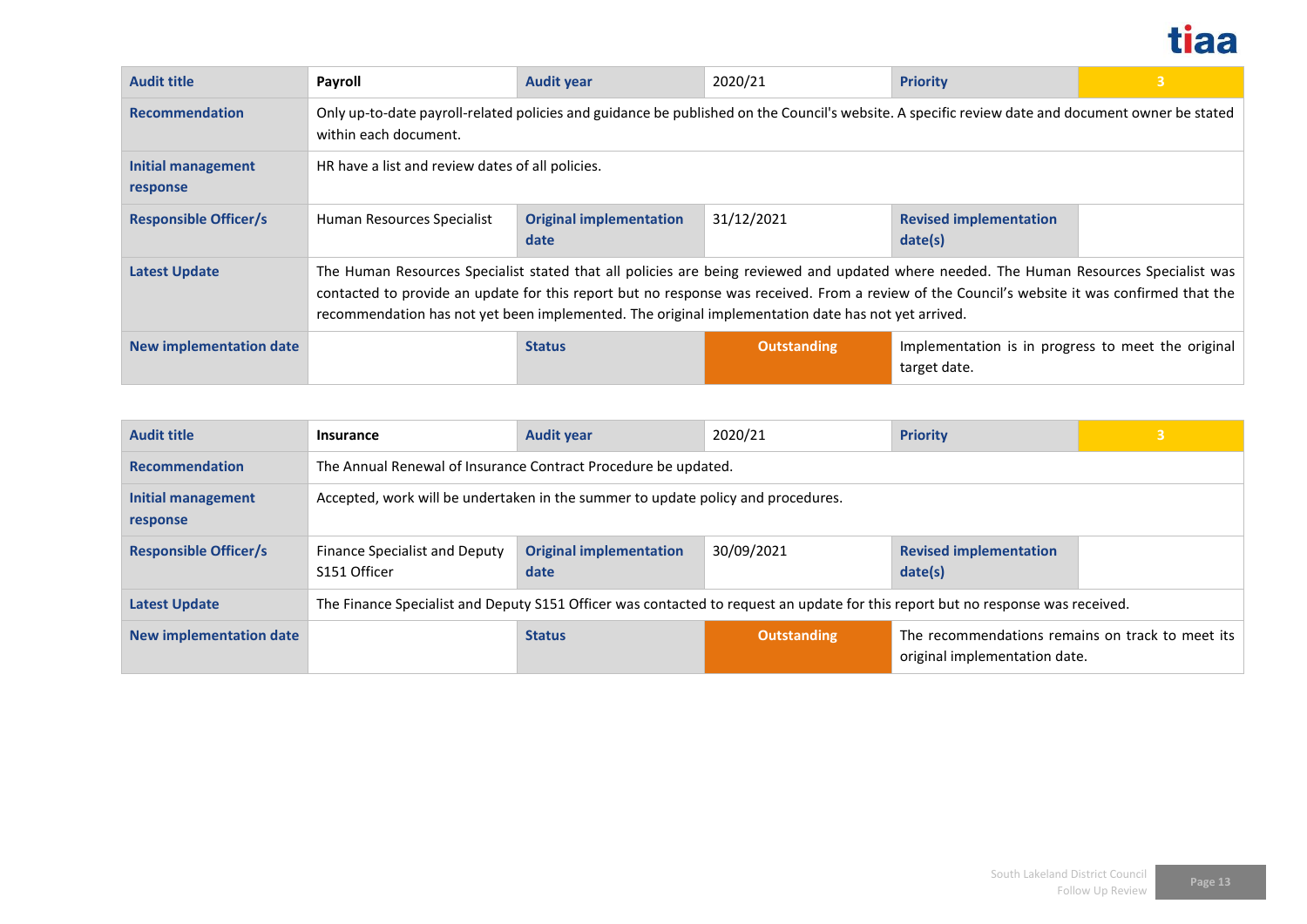

| <b>Audit title</b>             | <b>Bereavement Services</b>                                                                                                                                                                                    | <b>Audit year</b>                                                                                                                                                                                                                     | 2020/21     | <b>Priority</b>                                                                  |            |  |  |
|--------------------------------|----------------------------------------------------------------------------------------------------------------------------------------------------------------------------------------------------------------|---------------------------------------------------------------------------------------------------------------------------------------------------------------------------------------------------------------------------------------|-------------|----------------------------------------------------------------------------------|------------|--|--|
| <b>Recommendation</b>          | Existing procedures be amended to include a document date, owner and review period. A full suite of procedures be developed, maintained and<br>tested, sufficient to facilitate effective succession planning. |                                                                                                                                                                                                                                       |             |                                                                                  |            |  |  |
| Initial management<br>response |                                                                                                                                                                                                                | Existing procedures will be amended to include a document date, owner and review period. Development of a full suite of procedures will be<br>executed by existing staff supported by Bereavement Services Specialist when recruited. |             |                                                                                  |            |  |  |
| <b>Responsible Officer/s</b>   | Kayleigh Stockton and<br>Bereavement Specialist (to be<br>recruited)                                                                                                                                           | <b>Original implementation</b><br>date                                                                                                                                                                                                | 01/09/2021  | <b>Revised implementation</b><br>date(s)                                         | 31/12/2021 |  |  |
| <b>Latest Update</b>           | stated date.                                                                                                                                                                                                   | The Operational Lead – People, Welfare and Income Maximisation advised that the recommendation remains on track to be implemented by the                                                                                              |             |                                                                                  |            |  |  |
| New implementation date        |                                                                                                                                                                                                                | <b>Status</b>                                                                                                                                                                                                                         | Outstanding | Implementation is in progress but the original target<br>date will not been met. |            |  |  |

| <b>Audit title</b>             | <b>Bereavement Services</b>                                                                                                                                                                                                                                                                                                                                                                                                                                                                                                                                                                                                                                                                                                                                                                                                                                                                        | <b>Audit year</b>                      | 2020/21            | <b>Priority</b>                                                                 |            |  |
|--------------------------------|----------------------------------------------------------------------------------------------------------------------------------------------------------------------------------------------------------------------------------------------------------------------------------------------------------------------------------------------------------------------------------------------------------------------------------------------------------------------------------------------------------------------------------------------------------------------------------------------------------------------------------------------------------------------------------------------------------------------------------------------------------------------------------------------------------------------------------------------------------------------------------------------------|----------------------------------------|--------------------|---------------------------------------------------------------------------------|------------|--|
| <b>Recommendation</b>          | An overall schedule be maintained within Bereavement Services to properly plan and execute periodic site visits to each cemetery and graveyard,<br>to inform any additional identified maintenance work, and to serve as further confirmation of the completion of the identified work.                                                                                                                                                                                                                                                                                                                                                                                                                                                                                                                                                                                                            |                                        |                    |                                                                                 |            |  |
| Initial management<br>response | Schedule to be developed along with a checklist of criteria to be assessed for maintenance works on an annual basis. Confirmation to be obtained<br>and recorded against the checklist of the completion of any works required/carried out.                                                                                                                                                                                                                                                                                                                                                                                                                                                                                                                                                                                                                                                        |                                        |                    |                                                                                 |            |  |
| <b>Responsible Officer/s</b>   | Vicky McDonald/<br><b>Bereavement Services</b><br>Specialist                                                                                                                                                                                                                                                                                                                                                                                                                                                                                                                                                                                                                                                                                                                                                                                                                                       | <b>Original implementation</b><br>date | 01/09/2021         | <b>Revised implementation</b><br>date(s)                                        | 01/12/2021 |  |
| <b>Latest Update</b>           | The Operational Lead - People, Welfare and Income Maximisation advised that all sites now visited a least once per month to check on any requests<br>outstanding and check quality of work as well as check the overall site quality etc. and identify any proactive works needed. All works needed are<br>now recorded on a 'maintenance of cemeteries tracker' spreadsheet temporarily until digital form on ESB (which is in development) has been<br>completed and is available for use (expected by 01/12/2021). This will form the basis of a documented record of appropriate checks completed.<br>Bereavement Specialist is in regular communication with Continental Landscapes. Timescale for completion of ESB document has been delayed<br>whilst the focus has been on developing a memorial safety policy which was approved by Cabinet on 01/09/2021 which needed to take priority. |                                        |                    |                                                                                 |            |  |
| <b>New implementation date</b> |                                                                                                                                                                                                                                                                                                                                                                                                                                                                                                                                                                                                                                                                                                                                                                                                                                                                                                    | <b>Status</b>                          | <b>Outstanding</b> | Implementation is in progress but the original target<br>date has not been met. |            |  |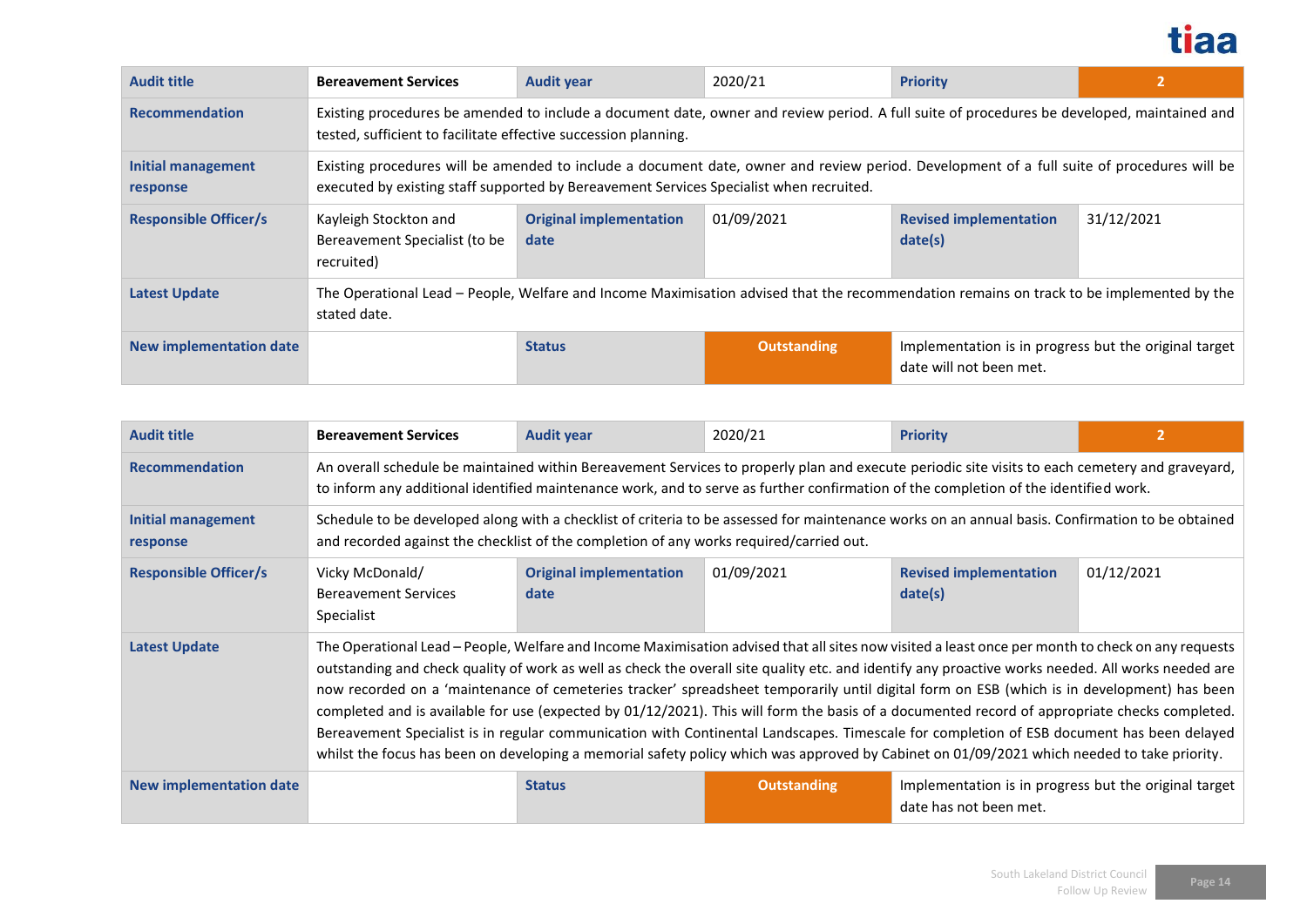

| <b>Audit title</b>             | <b>Creditor Payments</b>                                                                                                                                                                                                                                                                                                                                                                                         | <b>Audit year</b>                                                                        | 2020/21            | <b>Priority</b>                                                                 | $\mathbf{3}$   |  |  |  |
|--------------------------------|------------------------------------------------------------------------------------------------------------------------------------------------------------------------------------------------------------------------------------------------------------------------------------------------------------------------------------------------------------------------------------------------------------------|------------------------------------------------------------------------------------------|--------------------|---------------------------------------------------------------------------------|----------------|--|--|--|
| <b>Recommendation</b>          |                                                                                                                                                                                                                                                                                                                                                                                                                  | A detailed Financial Scheme of Delegation table be included in the Financial Procedures. |                    |                                                                                 |                |  |  |  |
| Initial management<br>response | Authorisation limits are currently set within the Integra system so when POs are raised they are sent to the authoriser with the relevant limit. We<br>are currently developing a self-serve SharePoint page incorporating easy to use guidance and access to a Crystal Report detailing all authorisers<br>and their limits. The finance procedures will be updated to reference the information on SharePoint. |                                                                                          |                    |                                                                                 |                |  |  |  |
| <b>Responsible Officer/s</b>   | Specialist (Finance), Finance<br>Lead Specialist                                                                                                                                                                                                                                                                                                                                                                 | <b>Original implementation</b><br>date                                                   | 30/06/2021         | <b>Revised implementation</b><br>date(s)                                        | 30/09/2021     |  |  |  |
| <b>Latest Update</b>           | The Specialist (Finance) advised that the recommendation remains on target to meet its current implementation date.                                                                                                                                                                                                                                                                                              |                                                                                          |                    |                                                                                 |                |  |  |  |
| <b>New implementation date</b> |                                                                                                                                                                                                                                                                                                                                                                                                                  | <b>Status</b>                                                                            | <b>Outstanding</b> | Implementation is in progress but the original target<br>date has not been met. |                |  |  |  |
|                                |                                                                                                                                                                                                                                                                                                                                                                                                                  |                                                                                          |                    |                                                                                 |                |  |  |  |
| <b>Audit title</b>             | <b>Creditor Payments</b>                                                                                                                                                                                                                                                                                                                                                                                         | <b>Audit year</b>                                                                        | 2020/21            | <b>Priority</b>                                                                 | $\overline{3}$ |  |  |  |
| <b>Recommendation</b>          | The Financial Procedures document be updated to include references to the Government's Prompt Payment Code and any other regulations<br>relating to the prompt settlement of invoices.                                                                                                                                                                                                                           |                                                                                          |                    |                                                                                 |                |  |  |  |

| <b>Initial management</b><br>response | A link to the Government's Prompt Payment Code will be added to the Finance self-serve SharePoint page, again with reference to this added into<br>the finance procedure rules. |                                                                                                                     |                    |                                                                                 |            |  |
|---------------------------------------|---------------------------------------------------------------------------------------------------------------------------------------------------------------------------------|---------------------------------------------------------------------------------------------------------------------|--------------------|---------------------------------------------------------------------------------|------------|--|
| <b>Responsible Officer/s</b>          | Specialist (Finance), Finance<br>Lead Specialist                                                                                                                                | <b>Original implementation</b><br>date                                                                              | 30/06/2021         | <b>Revised implementation</b><br>date(s)                                        | 30/09/2021 |  |
| <b>Latest Update</b>                  |                                                                                                                                                                                 | The Specialist (Finance) advised that the recommendation remains on target to meet its current implementation date. |                    |                                                                                 |            |  |
| <b>New implementation date</b>        |                                                                                                                                                                                 | <b>Status</b>                                                                                                       | <b>Outstanding</b> | Implementation is in progress but the original target<br>date has not been met. |            |  |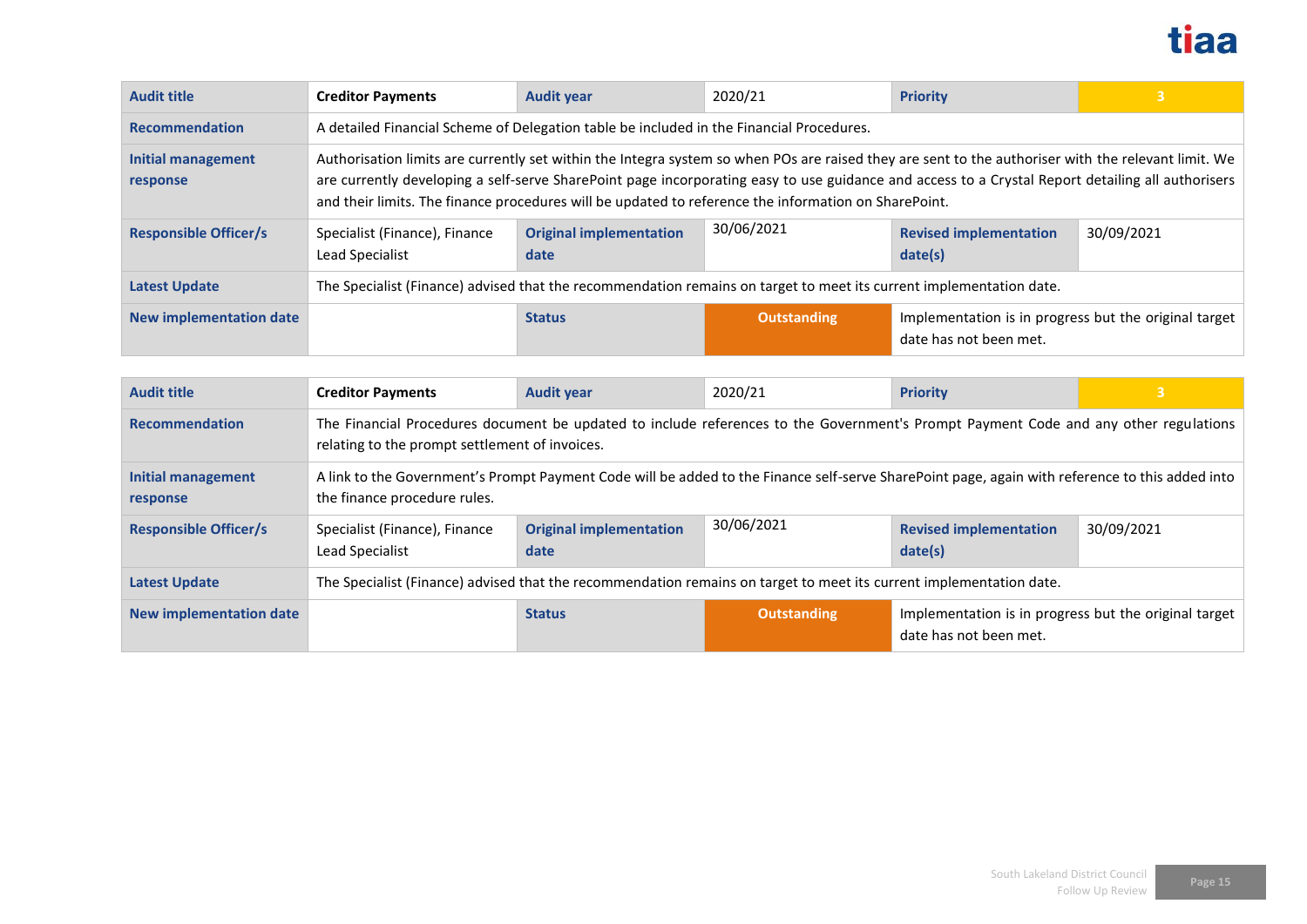

| <b>Audit title</b>             | <b>Disabled Facilities Grants</b>                                                                                                                                                                                                                                                                                                                                                                                                                                                                                                                       | <b>Audit year</b>                                                                                                                                                                                                                     | 2020/21            | <b>Priority</b>                                                                 |            |  |  |
|--------------------------------|---------------------------------------------------------------------------------------------------------------------------------------------------------------------------------------------------------------------------------------------------------------------------------------------------------------------------------------------------------------------------------------------------------------------------------------------------------------------------------------------------------------------------------------------------------|---------------------------------------------------------------------------------------------------------------------------------------------------------------------------------------------------------------------------------------|--------------------|---------------------------------------------------------------------------------|------------|--|--|
| <b>Recommendation</b>          | A review of the Constitution be completed to clarify procurement rules applicable to DFGs.                                                                                                                                                                                                                                                                                                                                                                                                                                                              |                                                                                                                                                                                                                                       |                    |                                                                                 |            |  |  |
| Initial management<br>response | The Council carries out a continual review of its constitution. At the 23rd February 2021 Council meeting it was agreed that a constitutional working<br>group was established comprising of the Party Leaders and Portfolio Holder. The Monitoring Officer is currently reviewing the procurement rules<br>and contract procedure rules with the Leadership Team and other officers. This piece of work forms part of this review. Proposals will be presented<br>to Leadership team, Constitutional Working Group and finally to the Council meeting. |                                                                                                                                                                                                                                       |                    |                                                                                 |            |  |  |
| <b>Responsible Officer/s</b>   | Lead Specialist - Legal<br>Governance, Democracy<br>(Monitoring Officer)                                                                                                                                                                                                                                                                                                                                                                                                                                                                                | <b>Original implementation</b><br>date                                                                                                                                                                                                | 01/07/2021         | <b>Revised implementation</b><br>date(s)                                        | 31/10/2021 |  |  |
| <b>Latest Update</b>           |                                                                                                                                                                                                                                                                                                                                                                                                                                                                                                                                                         | We have consulted Leadership Team and officers on the Contract Procedure Rules. Feedback has been collated and will be presented to the CMT<br>and to the Constitutional Working Group followed by Council in September/October 2021. |                    |                                                                                 |            |  |  |
| New implementation date        | 31/10/2021                                                                                                                                                                                                                                                                                                                                                                                                                                                                                                                                              | <b>Status</b>                                                                                                                                                                                                                         | <b>Outstanding</b> | Implementation is in progress but the original target<br>date has not been met. |            |  |  |

| <b>Audit title</b>             | <b>Disabled Facilities Grants</b>                                                                                                                                                       | <b>Audit year</b>                                                                                                        | 2020/21            | <b>Priority</b>                                                                   |  |  |  |
|--------------------------------|-----------------------------------------------------------------------------------------------------------------------------------------------------------------------------------------|--------------------------------------------------------------------------------------------------------------------------|--------------------|-----------------------------------------------------------------------------------|--|--|--|
| <b>Recommendation</b>          | The Disabled Facilities Grant Policy be reviewed in accordance with its stated review cycle.                                                                                            |                                                                                                                          |                    |                                                                                   |  |  |  |
| Initial management<br>response | The Disabled Facilities Grant Policy will be reviewed in 2021 to 2022. This will include a consultation period before the revised Policy goes through<br>the relevant approval process. |                                                                                                                          |                    |                                                                                   |  |  |  |
| <b>Responsible Officer/s</b>   | Amanda Pharaoh (Specialist -<br>Housing)                                                                                                                                                | <b>Original implementation</b><br>date                                                                                   | 31/03/2022         | <b>Revised implementation</b><br>date(s)                                          |  |  |  |
| <b>Latest Update</b>           |                                                                                                                                                                                         | The Specialist - Housing reconfirmed that the recommendation remains on target to meet the original implementation date. |                    |                                                                                   |  |  |  |
| New implementation date        |                                                                                                                                                                                         | <b>Status</b>                                                                                                            | <b>Outstanding</b> | The recommendations remains on track to meet its<br>original implementation date. |  |  |  |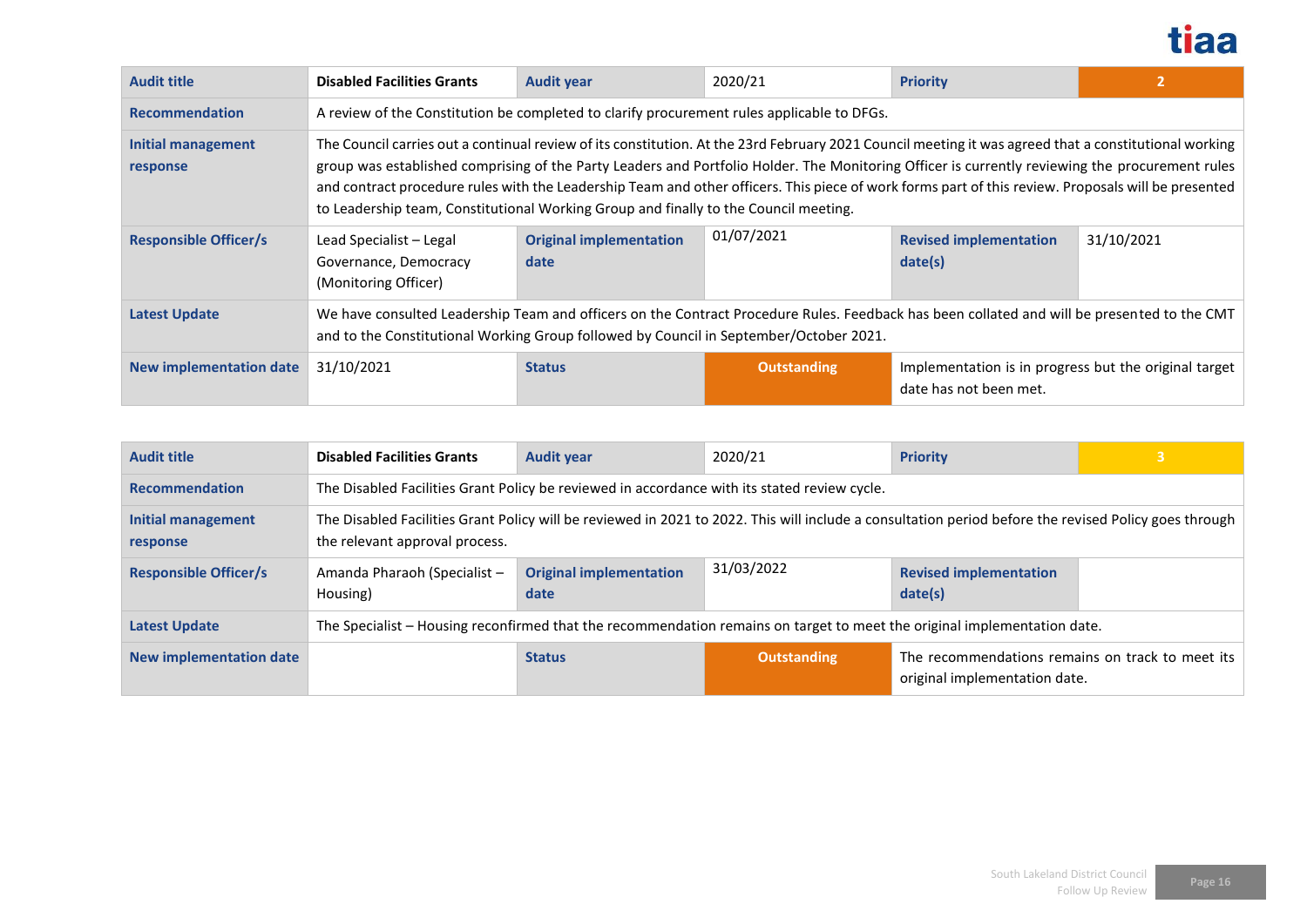

| <b>Audit title</b>                    | <b>Disabled Facilities Grants</b>                                                                                                                                                       | <b>Audit year</b>                      | 2020/21            | <b>Priority</b>                                                                   | $\overline{3}$ |  |  |
|---------------------------------------|-----------------------------------------------------------------------------------------------------------------------------------------------------------------------------------------|----------------------------------------|--------------------|-----------------------------------------------------------------------------------|----------------|--|--|
| <b>Recommendation</b>                 | The Disabled Facilities Grant Policy be enhanced to include: its link to Council priorities; and more explicit service standards.                                                       |                                        |                    |                                                                                   |                |  |  |
| <b>Initial management</b><br>response | The Disabled Facilities Grant Policy will be reviewed in 2021 to 2022. This will include a consultation period before the revised Policy goes through<br>the relevant approval process. |                                        |                    |                                                                                   |                |  |  |
| <b>Responsible Officer/s</b>          | Amanda Pharaoh (Specialist -<br>Housing)                                                                                                                                                | <b>Original implementation</b><br>date | 31/03/2022         | <b>Revised implementation</b><br>date(s)                                          |                |  |  |
| <b>Latest Update</b>                  | The Specialist - Housing reconfirmed that the recommendation remains on target to meet the original implementation date.                                                                |                                        |                    |                                                                                   |                |  |  |
| <b>New implementation date</b>        |                                                                                                                                                                                         | <b>Status</b>                          | <b>Outstanding</b> | The recommendations remains on track to meet its<br>original implementation date. |                |  |  |

| <b>Audit title</b>             | <b>Disabled Facilities Grants</b>                                                                                                        | <b>Audit year</b>                                                                                                        | 2020/21            | <b>Priority</b>                                       | 3 |  |  |
|--------------------------------|------------------------------------------------------------------------------------------------------------------------------------------|--------------------------------------------------------------------------------------------------------------------------|--------------------|-------------------------------------------------------|---|--|--|
| <b>Recommendation</b>          | The Disabled Facilities Grant Procedure be updated to reflect the current structure and responsibilities.                                |                                                                                                                          |                    |                                                       |   |  |  |
| Initial management<br>response | The Procedure will be reviewed along with the Policy in 2021 to 2022. This will then reflect the current structure and responsibilities. |                                                                                                                          |                    |                                                       |   |  |  |
| <b>Responsible Officer/s</b>   | David Bradley (Specialist -<br><b>Housing Standards)</b>                                                                                 | <b>Original implementation</b><br>date                                                                                   | 31/03/2022         | <b>Revised implementation</b><br>date(s)              |   |  |  |
| <b>Latest Update</b>           |                                                                                                                                          | The Specialist - Housing reconfirmed that the recommendation remains on target to meet the original implementation date. |                    |                                                       |   |  |  |
| <b>New implementation date</b> |                                                                                                                                          | <b>Status</b>                                                                                                            | <b>Outstanding</b> | The original implementation date has not yet arrived. |   |  |  |

| <b>Audit title</b>                    | <b>Disabled Facilities Grants</b>                                                                                                                                          | <b>Audit year</b>                      | 2020/21            | <b>Priority</b>                                       | ا 3 ا |  |
|---------------------------------------|----------------------------------------------------------------------------------------------------------------------------------------------------------------------------|----------------------------------------|--------------------|-------------------------------------------------------|-------|--|
| <b>Recommendation</b>                 | Applicants be required to confirm in writing their understanding that for any works to be carried out the two contracting parties are the applicant<br>and the contractor. |                                        |                    |                                                       |       |  |
| <b>Initial management</b><br>response | This will be picked up during the review of the Policy and Procedures in 2021 to 2022.                                                                                     |                                        |                    |                                                       |       |  |
| <b>Responsible Officer/s</b>          | David Bradley (Specialist -<br>Housing Standards)                                                                                                                          | <b>Original implementation</b><br>date | 31/03/2022         | <b>Revised implementation</b><br>date(s)              |       |  |
| <b>Latest Update</b>                  | The Specialist - Housing reconfirmed that the recommendation remains on target to meet the original implementation date.                                                   |                                        |                    |                                                       |       |  |
| <b>New implementation date</b>        |                                                                                                                                                                            | <b>Status</b>                          | <b>Outstanding</b> | The original implementation date has not yet arrived. |       |  |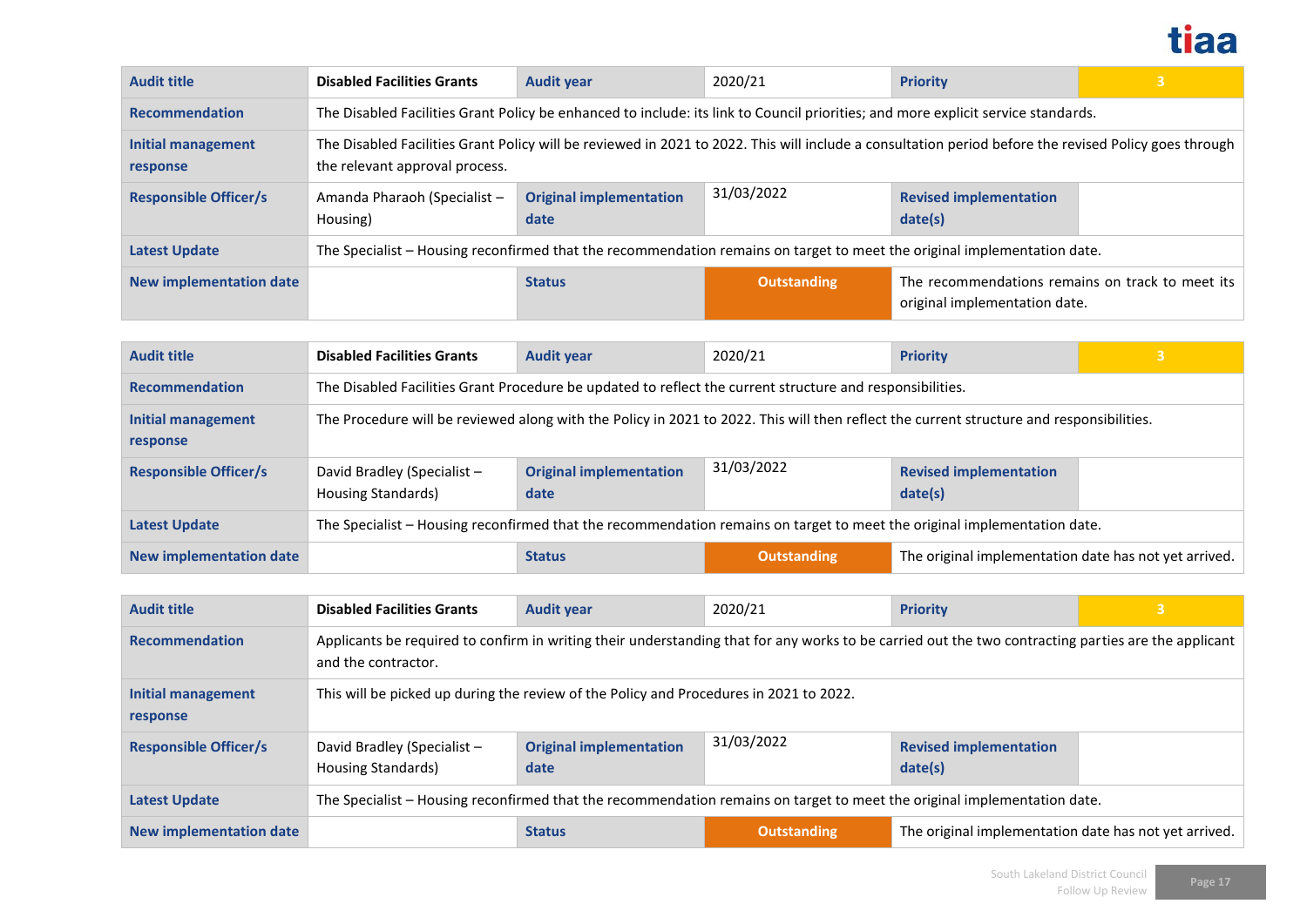

| <b>Audit title</b>             | <b>NNDR</b>                                                                                                                                                                                                                                                                                                                                                                                                                                                                                   | <b>Audit year</b>                      | 2020/21            | <b>Priority</b>                                                                 |            |  |  |
|--------------------------------|-----------------------------------------------------------------------------------------------------------------------------------------------------------------------------------------------------------------------------------------------------------------------------------------------------------------------------------------------------------------------------------------------------------------------------------------------------------------------------------------------|----------------------------------------|--------------------|---------------------------------------------------------------------------------|------------|--|--|
| <b>Recommendation</b>          | A review of resources be undertaken and an action plan be developed to address the backlog of work and to ensure that there are adequate<br>resources going forward.                                                                                                                                                                                                                                                                                                                          |                                        |                    |                                                                                 |            |  |  |
| Initial management<br>response | A detailed analysis of workload and performance rates over the last 18 months is currently being prepared which will be used to form the basis of<br>any recommendations to produce an action plan and increase resources to reduce the current backlog. Considerations are currently being made<br>to extend an existing temporary resource, and employ further short term assistance to focus on the backlog clearance.                                                                     |                                        |                    |                                                                                 |            |  |  |
| <b>Responsible Officer/s</b>   | Operational Lead - Case<br>Management                                                                                                                                                                                                                                                                                                                                                                                                                                                         | <b>Original implementation</b><br>date | 30/06/2021         | <b>Revised implementation</b><br>date(s)                                        | 31/03/2022 |  |  |
| <b>Latest Update</b>           | The Operational Lead - Case Management advised that the vacant Specialist position has now been filled and the resource is in place. The existing<br>Case Management temporary resource has been extended until November 2021. The additional temporary COVID post extended for a further<br>12 months to August 2022. The backlog is reducing slowly despite the annual leave increase over July and August. The recommendation remains<br>on track to meet the revised implementation date. |                                        |                    |                                                                                 |            |  |  |
| New implementation date        |                                                                                                                                                                                                                                                                                                                                                                                                                                                                                               | <b>Status</b>                          | <b>Outstanding</b> | Implementation is in progress but the original target<br>date has not been met. |            |  |  |

| <b>Audit title</b>             | <b>Council Tax</b>                                                                                                                                                                                                                                                                                                                                                                                                        | <b>Audit year</b>                                                                                                                                                                                                                                                                                                                                                                                                                                                                             | 2020/21            | <b>Priority</b>                                                                 |            |  |  |
|--------------------------------|---------------------------------------------------------------------------------------------------------------------------------------------------------------------------------------------------------------------------------------------------------------------------------------------------------------------------------------------------------------------------------------------------------------------------|-----------------------------------------------------------------------------------------------------------------------------------------------------------------------------------------------------------------------------------------------------------------------------------------------------------------------------------------------------------------------------------------------------------------------------------------------------------------------------------------------|--------------------|---------------------------------------------------------------------------------|------------|--|--|
| <b>Recommendation</b>          | resources going forward.                                                                                                                                                                                                                                                                                                                                                                                                  | A review of resources be undertaken and an action plan be developed to address the backlog of work and to ensure that there are adequate                                                                                                                                                                                                                                                                                                                                                      |                    |                                                                                 |            |  |  |
| Initial management<br>response | A detailed analysis of workload and performance rates over the last 18 months is currently being prepared which will be used to form the basis of<br>any recommendations to produce an action plan and increase resources to reduce the current backlog. Considerations are currently being made<br>to extend an existing temporary resource, and employ further short term assistance to focus on the backlog clearance. |                                                                                                                                                                                                                                                                                                                                                                                                                                                                                               |                    |                                                                                 |            |  |  |
| <b>Responsible Officer/s</b>   | Operational Lead - Case<br>Management                                                                                                                                                                                                                                                                                                                                                                                     | <b>Original implementation</b><br>date                                                                                                                                                                                                                                                                                                                                                                                                                                                        | 30/06/2021         | <b>Revised implementation</b><br>date(s)                                        | 31/03/2022 |  |  |
| <b>Latest Update</b>           |                                                                                                                                                                                                                                                                                                                                                                                                                           | The Operational Lead - Case Management advised that the vacant Specialist position has now been filled and the resource is in place. The existing<br>Case Management temporary resource has been extended until November 2021. The additional temporary COVID post extended for a further<br>12 months to August 2022. The backlog is reducing slowly despite the annual leave increase over July and August. The recommendation remains<br>on track to meet the revised implementation date. |                    |                                                                                 |            |  |  |
| New implementation date        |                                                                                                                                                                                                                                                                                                                                                                                                                           | <b>Status</b>                                                                                                                                                                                                                                                                                                                                                                                                                                                                                 | <b>Outstanding</b> | Implementation is in progress but the original target<br>date has not been met. |            |  |  |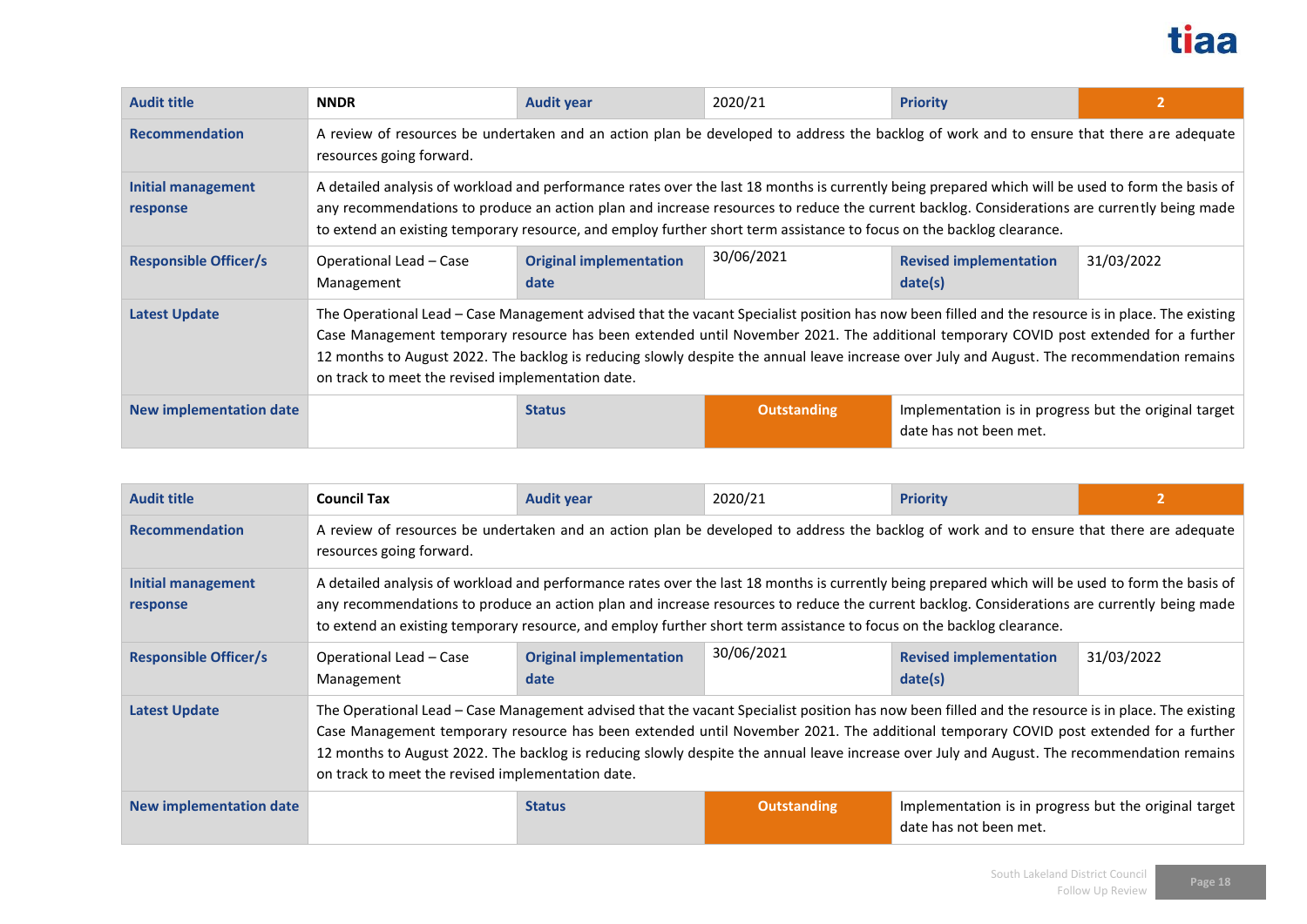

| <b>Audit title</b>             | <b>Lake Services</b>                                                                                                       | <b>Audit year</b>                                                                                                                                                                                                                                                                                                                                                              | 2020/21            | <b>Priority</b>                                       |  |  |  |
|--------------------------------|----------------------------------------------------------------------------------------------------------------------------|--------------------------------------------------------------------------------------------------------------------------------------------------------------------------------------------------------------------------------------------------------------------------------------------------------------------------------------------------------------------------------|--------------------|-------------------------------------------------------|--|--|--|
| <b>Recommendation</b>          |                                                                                                                            | Invoiced amounts for encroachments be properly determined using accurate encroachment dimensions. Agreements be updated accordingly and<br>invoices raised at correct rates, be they residential or commercial. This proper determination of invoiced amounts be effected more economically<br>via a phased approach, on a case by case basis, rather than a full lake survey. |                    |                                                       |  |  |  |
| Initial management<br>response |                                                                                                                            | The Council's leadership team are currently looking at digital prioritisation and Operational Lead for Delivery and Commercial services to feed this<br>into process to stress the need for the new upgraded system.                                                                                                                                                           |                    |                                                       |  |  |  |
| <b>Responsible Officer/s</b>   | Operational Lead for Delivery<br>and Commercial Services                                                                   | <b>Original implementation</b><br>date                                                                                                                                                                                                                                                                                                                                         | 31/03/2022         | <b>Revised implementation</b><br>date(s)              |  |  |  |
| <b>Latest Update</b>           | The Operational Lead for Delivery and Commercial Services advised that the original implementation date remains on target. |                                                                                                                                                                                                                                                                                                                                                                                |                    |                                                       |  |  |  |
| New implementation date        |                                                                                                                            | <b>Status</b>                                                                                                                                                                                                                                                                                                                                                                  | <b>Outstanding</b> | The original implementation date has not yet arrived. |  |  |  |

### 11. **Asset Management**

| <b>Audit title</b>             | <b>Asset Management</b>                                                                                                                                                                                                                                                                                                                  | <b>Audit year</b>                                                                                                                                                                                                        | 2020/21            | <b>Priority</b>                                       |  |  |  |
|--------------------------------|------------------------------------------------------------------------------------------------------------------------------------------------------------------------------------------------------------------------------------------------------------------------------------------------------------------------------------------|--------------------------------------------------------------------------------------------------------------------------------------------------------------------------------------------------------------------------|--------------------|-------------------------------------------------------|--|--|--|
| <b>Recommendation</b>          | A set of procedure notes be prepared which cover all aspects of fixed asset management including the following: accounting and depreciation;<br>maintenance and repairs; security and insurance; investment and budgeting; verification and audit; valuation and impairment cycles by asset class;<br>and asset management systems used. |                                                                                                                                                                                                                          |                    |                                                       |  |  |  |
| Initial management<br>response |                                                                                                                                                                                                                                                                                                                                          | Agreed. A multi-disciplinary group has meet to discuss the practicality of this. Initially the procedure notes will concentrate on the higher-value<br>assets, with some assets prepared later (e.g. museum collection). |                    |                                                       |  |  |  |
| <b>Responsible Officer/s</b>   | Finance Lead Specialist<br>supported by IT Shared<br>Service Manager and<br>Operational Lead for Delivery<br>and Commercial Services                                                                                                                                                                                                     | <b>Original implementation</b><br>date                                                                                                                                                                                   | 31/12/2021         | <b>Revised implementation</b><br>date(s)              |  |  |  |
| <b>Latest Update</b>           | The Finance Lead Specialist was contacted to request an update for this report but no response was received. The original implementation date<br>has not yet arrived.                                                                                                                                                                    |                                                                                                                                                                                                                          |                    |                                                       |  |  |  |
| <b>New implementation date</b> |                                                                                                                                                                                                                                                                                                                                          | <b>Status</b>                                                                                                                                                                                                            | <b>Outstanding</b> | The original implementation date has not yet arrived. |  |  |  |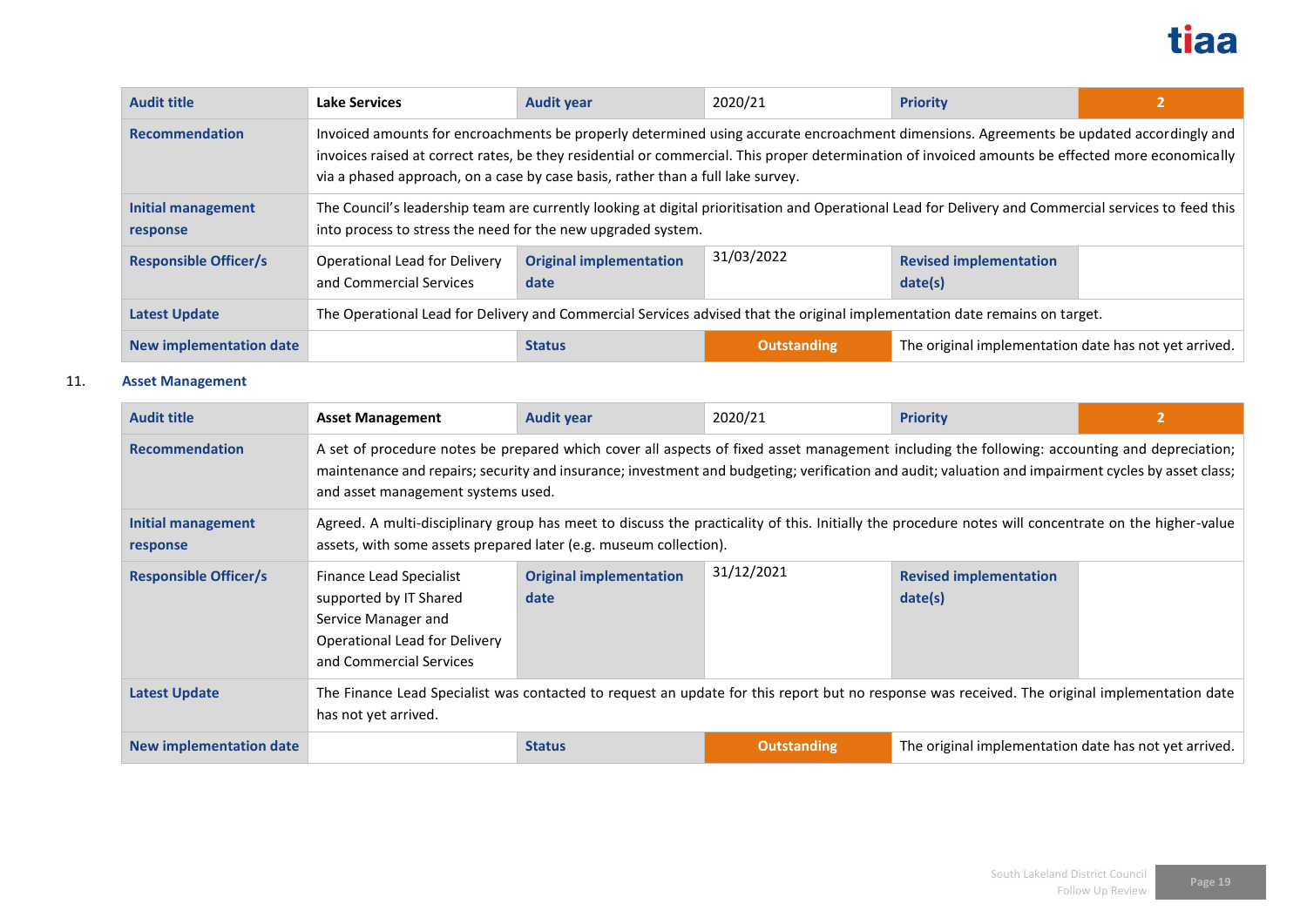

| <b>Audit title</b>                    | <b>Asset Management</b>                                                                                                                                                                                                                                                                                                                                                                                | <b>Audit year</b>                      | 2020/21            | <b>Priority</b>                                       |  |  |  |
|---------------------------------------|--------------------------------------------------------------------------------------------------------------------------------------------------------------------------------------------------------------------------------------------------------------------------------------------------------------------------------------------------------------------------------------------------------|----------------------------------------|--------------------|-------------------------------------------------------|--|--|--|
| <b>Recommendation</b>                 | A formal annual asset verification program be implemented and documented whereby all assets, which are not captured by valuation and<br>impairment reviews, are subject to verification.                                                                                                                                                                                                               |                                        |                    |                                                       |  |  |  |
| <b>Initial management</b><br>response | The multi-disciplinary group also addressed this issue. Some assets are verified annually as part of the service delivery e.g. vehicles and plant which<br>require regular service / tax / MOTs. Tagging of assets will be reviewed: all vehicles already have trackers. Other assets will be reviewed to identify<br>the most appropriate method to verify existence and location on a regular basis. |                                        |                    |                                                       |  |  |  |
| <b>Responsible Officer/s</b>          | Finance Lead Specialist<br>supported by IT Shared<br>Service Manager and<br>Operational Lead for Delivery<br>and Commercial Services                                                                                                                                                                                                                                                                   | <b>Original implementation</b><br>date | 31/12/2021         | <b>Revised implementation</b><br>date(s)              |  |  |  |
| <b>Latest Update</b>                  | The Finance Lead Specialist was contacted to request an update for this report but no response was received. The original implementation date<br>has not yet arrived.                                                                                                                                                                                                                                  |                                        |                    |                                                       |  |  |  |
| New implementation date               |                                                                                                                                                                                                                                                                                                                                                                                                        | <b>Status</b>                          | <b>Outstanding</b> | The original implementation date has not yet arrived. |  |  |  |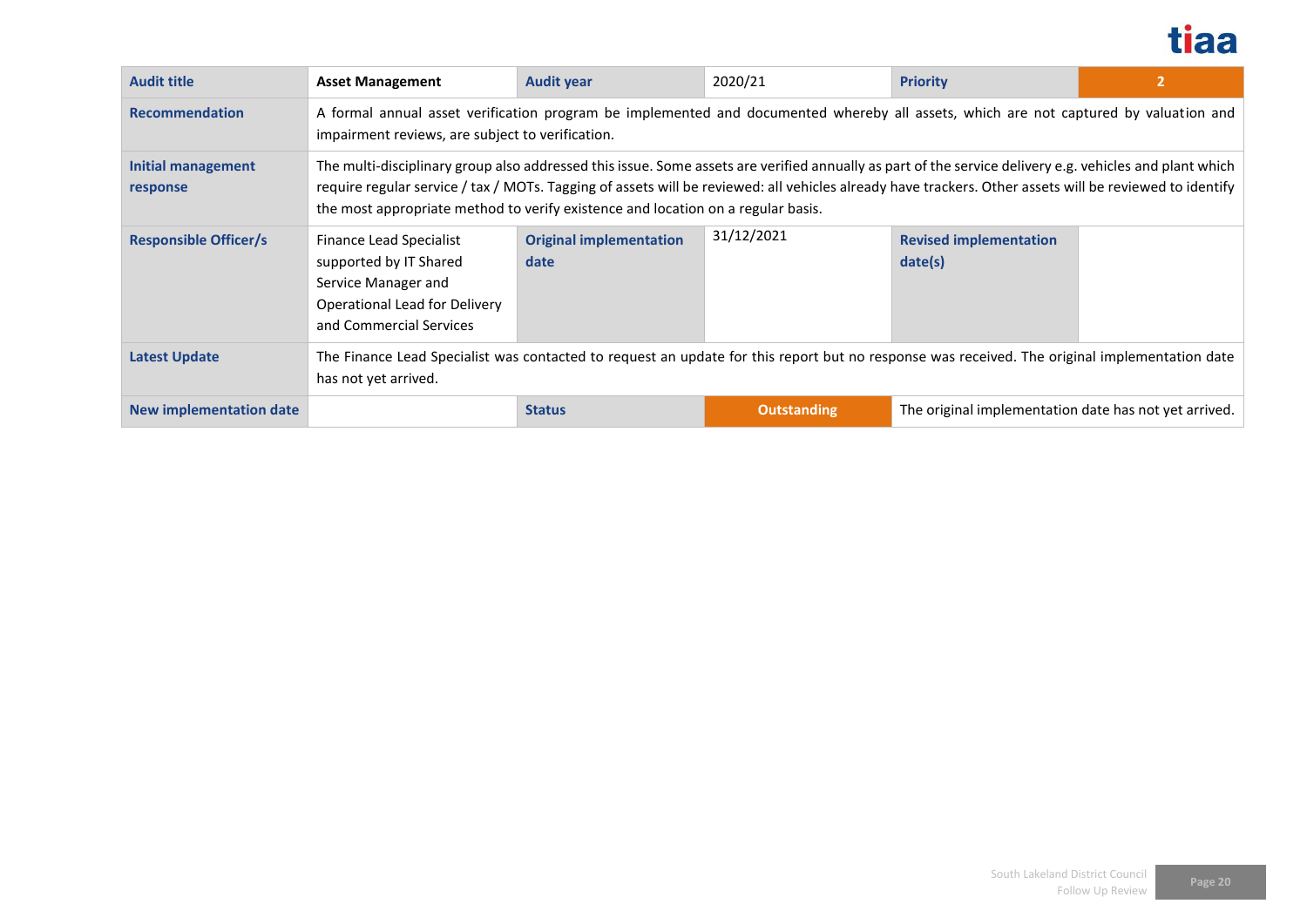

| <b>Audit title</b>             | <b>Asset Management</b>                                                                                                                                                                                                                                                                                                                                                                                                                                                                                                                                                                                                                                                                                                                                                                                                                                                                                                         | <b>Audit year</b>                      | 2020/21            | <b>Priority</b>                                                             |            |  |  |
|--------------------------------|---------------------------------------------------------------------------------------------------------------------------------------------------------------------------------------------------------------------------------------------------------------------------------------------------------------------------------------------------------------------------------------------------------------------------------------------------------------------------------------------------------------------------------------------------------------------------------------------------------------------------------------------------------------------------------------------------------------------------------------------------------------------------------------------------------------------------------------------------------------------------------------------------------------------------------|----------------------------------------|--------------------|-----------------------------------------------------------------------------|------------|--|--|
| <b>Recommendation</b>          | Assets, which are not subject to a valuation exercise and depreciation, such as Held for Sale, Investment Properties and Heritage Assets, be subject<br>to quarterly reconciliations. The reconciliation should also consider the Assets under Construction account.                                                                                                                                                                                                                                                                                                                                                                                                                                                                                                                                                                                                                                                            |                                        |                    |                                                                             |            |  |  |
| Initial management<br>response | Investment Properties are revalued annually as required by proper accounting practices. Assets Held for Sale are also reviewed annually as this<br>classification is only applicable if it is expected that the sale will occur in the next financial year. Assets under Construction are reviewed annually<br>to ensure this category is appropriate: I cannot recall an occasion when an asset was under construction across 2 financial year-ends. There are 2<br>categories of asset where valuations are only carried out every 4-years and no depreciation is charged: Heritage Assets and Community Assets.<br>There are seldom changes to the assets held in these categories except to add play areas acquired under s106 agreements. Bearing these points in<br>mind the quarterly capital monitoring will consider if there are any changes to these categories but a full quarterly reconciliation seems excessive. |                                        |                    |                                                                             |            |  |  |
| <b>Responsible Officer/s</b>   | Specialist (Finance)                                                                                                                                                                                                                                                                                                                                                                                                                                                                                                                                                                                                                                                                                                                                                                                                                                                                                                            | <b>Original implementation</b><br>date | 30/09/2021         | <b>Revised implementation</b><br>date(s)                                    | 14/12/2021 |  |  |
| <b>Latest Update</b>           | The Specialist (Finance) advised that this will be implemented for Q2 reporting; the report for which will be prepared during October. Q1 reporting<br>went to Cabinet at its meeting on 1st September 2021 and will go to Council on 5th October 2021. The subsequent meeting of Council is scheduled<br>for 14th December 2021, at which it is anticipated that the Corporate Financial Update Quarter 2, 2021/22 report will be presented.                                                                                                                                                                                                                                                                                                                                                                                                                                                                                   |                                        |                    |                                                                             |            |  |  |
| New implementation date        |                                                                                                                                                                                                                                                                                                                                                                                                                                                                                                                                                                                                                                                                                                                                                                                                                                                                                                                                 | <b>Status</b>                          | <b>Outstanding</b> | Implementation is in progress but the original target<br>date will not met. |            |  |  |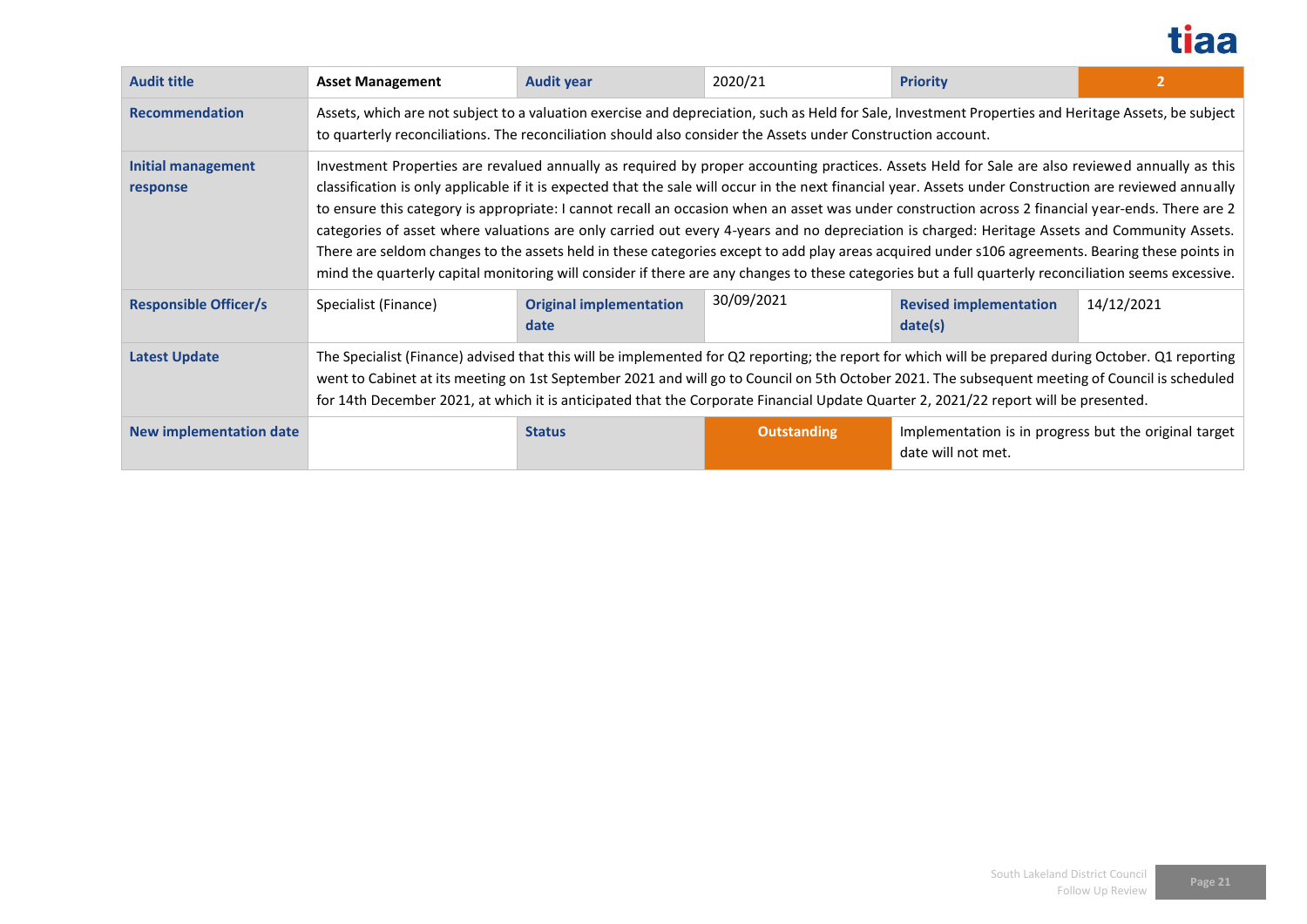

### 12. The following recommendations have been implemented.

| <b>Audit Title</b>          | <b>Recommendation</b>                                                                                                                                                                                                                                                                                                                   | <b>Priority</b> | <b>Responsible</b><br><b>Officer</b>                                                                                                                                                                                                                                                   | <b>Due Date</b> |
|-----------------------------|-----------------------------------------------------------------------------------------------------------------------------------------------------------------------------------------------------------------------------------------------------------------------------------------------------------------------------------------|-----------------|----------------------------------------------------------------------------------------------------------------------------------------------------------------------------------------------------------------------------------------------------------------------------------------|-----------------|
| <b>Risk Management</b>      | Risk Management training be mandatory for key organisational roles.                                                                                                                                                                                                                                                                     | 2 <sup>1</sup>  | Customer<br>Connect<br>Programme<br>Board.<br>Report actioned by<br>Management.<br>Case<br>Staff documentation<br>actioned<br>by Lead<br>Resources<br>Human<br>Specialist.<br>Member<br>documentation<br>actioned by Legal,<br>Governance<br>and<br>Democratic Services<br>Specialist. | 31/07/2021      |
| Contract Management         | It be ensured that the Sustainable Commissioning and Procurement Framework<br>currently being developed includes an action plan for robust monitoring<br>processes, similar to the current strategy, to ensure continual improvement, value<br>for money and to confirm that the Council's vision and objectives are being<br>achieved. | $\overline{2}$  | Finance<br>Lead<br>Specialist<br>&<br>Procurement<br>Specialist                                                                                                                                                                                                                        | 31/07/2021      |
| <b>Bereavement Services</b> | In respect of sales from Bereavement Services, data entered into the finance<br>system be sufficient to provide a proper audit trial to the relevant supporting<br>information.                                                                                                                                                         | $\overline{2}$  | Vicky<br>McDonald/<br>Kayleigh Stockton                                                                                                                                                                                                                                                | 01/08/2021      |
| Payroll                     | The current establishment be reflected in the 'Exceptional Effort / Merit /<br>Qualification and/or Examination Success' form.                                                                                                                                                                                                          | $\overline{3}$  | Human<br>Resources<br>Specialist                                                                                                                                                                                                                                                       | 31/12/2021      |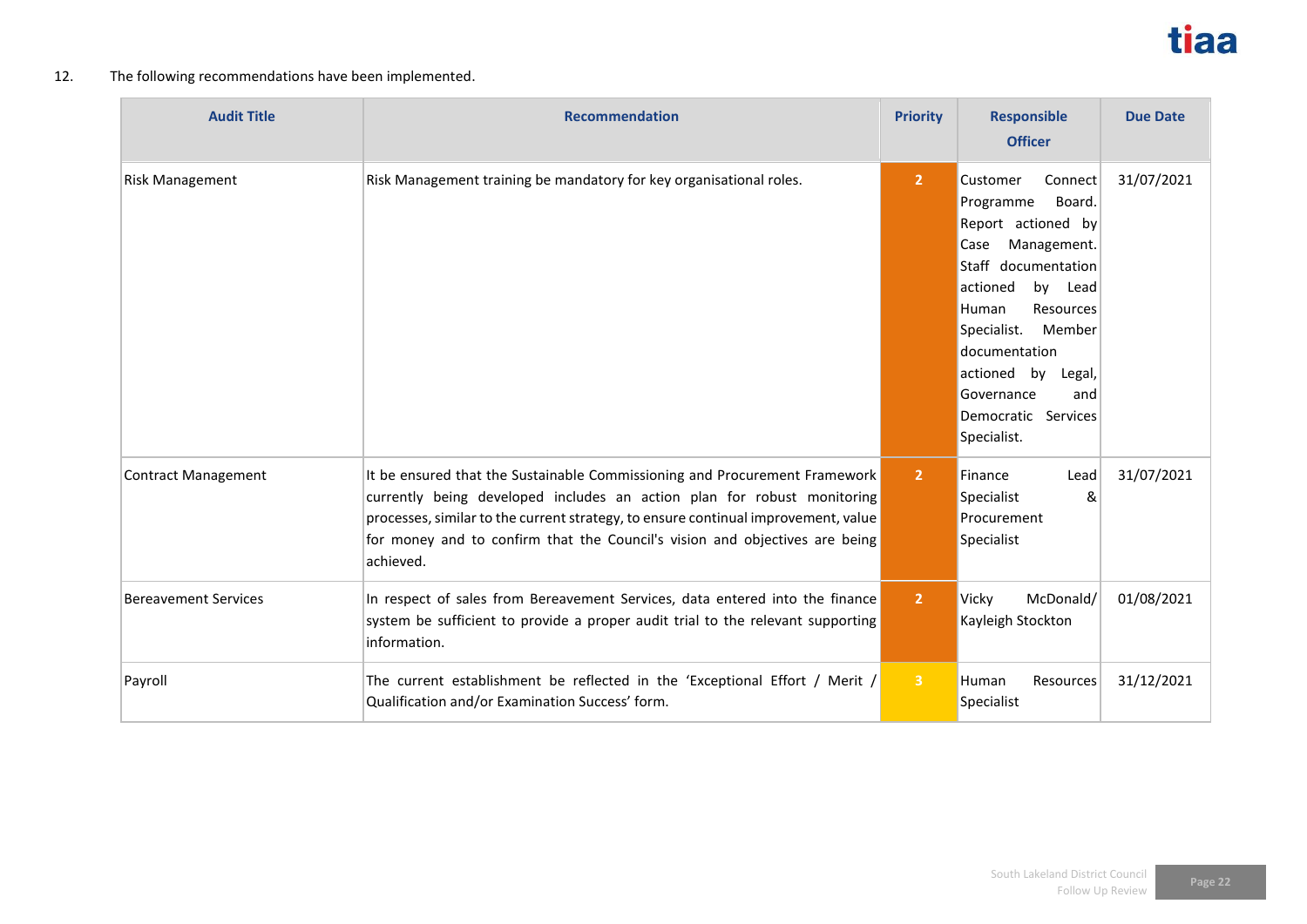# tiaa

| <b>Audit Title</b>                                   | <b>Recommendation</b>                                                                                                                                                                                                                                                                                           | <b>Priority</b> | <b>Responsible</b><br><b>Officer</b>                                                                                                                       | <b>Due Date</b> |
|------------------------------------------------------|-----------------------------------------------------------------------------------------------------------------------------------------------------------------------------------------------------------------------------------------------------------------------------------------------------------------|-----------------|------------------------------------------------------------------------------------------------------------------------------------------------------------|-----------------|
| <b>Creditor Payments</b>                             | Creditor Turnover (Creditor Days) ratio and other relevant metrics be included as<br>part of the financial KPI reporting framework.                                                                                                                                                                             | $\overline{3}$  | (Finance),<br>Specialist<br>Finance<br>Case<br>Management<br>Team<br>Leader<br>(Support)<br>Services),<br>Finance<br>Specialist and Deputy<br>S151 Officer | 31/07/2021      |
| with Local Code                                      | Corporate Governance - Compliance Local arrangement A1 of the Local Code of Governance be changed to "make a<br>Chief Executive (or equivalent) responsible and accountable to the authority for<br>all aspects of operational management" as appropriate.                                                      | $\overline{2}$  | Finance<br>Lead<br>Specialist                                                                                                                              | 30/04/2021      |
| Corporate Governance - Compliance<br>with Local Code | Local arrangement B8 (consider those institutional stakeholders to whom we are<br>accountable and assess the effectiveness of the relationships and any changes<br>required) from the 2018 version of the Local Code of Governance but omitted<br>from the 2019 version be reinstated if it remains applicable. | $\overline{2}$  | Finance<br>Lead<br>Specialist                                                                                                                              | 30/04/2021      |
| Corporate Governance - Compliance<br>with Local Code | The mapping of the Guidance behaviours and actions that demonstrate good<br>governance in practice be mapped only to sub-principles in the Local Code that<br>pertain to the same principle to which the behaviour and action relate.                                                                           | $\overline{2}$  | Finance<br>Lead<br>Specialist                                                                                                                              | 31/05/2021      |
| with Local Code                                      | Corporate Governance – Compliance   A self-assessment response be completed for each of the 235 'examples of<br>systems, processes, documentation and other evidence demonstrating<br>compliance' provided in Chapter Five of the CIPFA/SOLACE Guidance.                                                        | $\overline{2}$  | Finance<br>Lead<br>Specialist                                                                                                                              | 31/05/2021      |
| Corporate Governance - Compliance<br>with Local Code | The evidence provided in the self-assessment spreadsheet in support of the self-<br>assessment score be fully completed, directly relevant and referenced to current<br>documentation, via working hyperlinks as appropriate.                                                                                   | $\overline{2}$  | Finance<br>Lead<br>Specialist                                                                                                                              | 31/05/2021      |